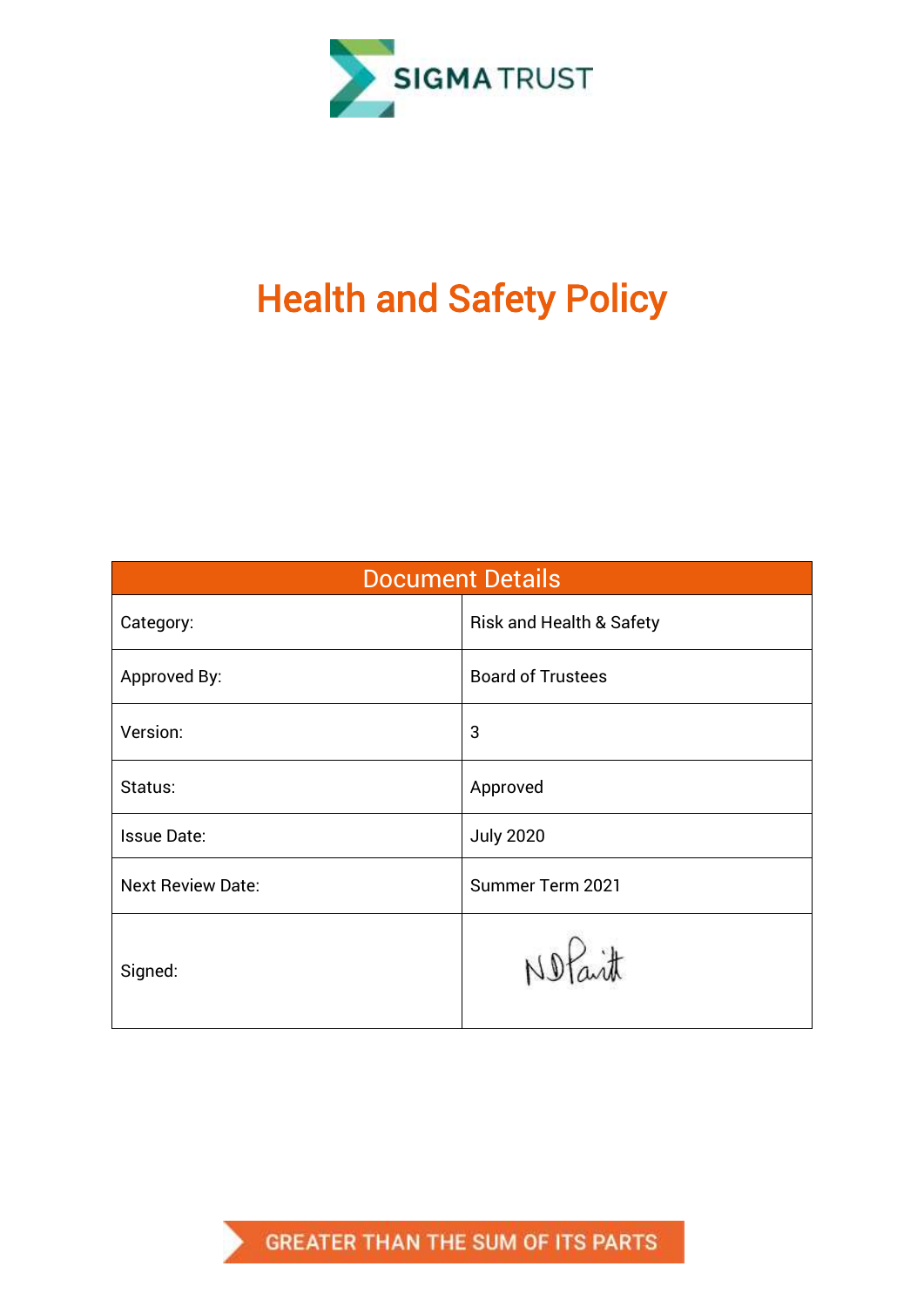

## Ownership and Control

## **History**

| <b>Version</b> | Author     | <b>Dated</b>     | <b>Status</b> | <b>Details</b>                                                                    |
|----------------|------------|------------------|---------------|-----------------------------------------------------------------------------------|
| 1              | <b>BMa</b> | March 2018       | Approved      | <b>Approved at Board Mtg 2</b><br>Mar 2018                                        |
| $\overline{2}$ | SSc        | <b>July 2019</b> | Approved      | Annual review.<br>Approved at Board Mtg 3<br><b>July 2018</b>                     |
| 3              | SSc        | <b>July 2020</b> | Approved      | Annual review and addition<br>of Appendix C. Approved at<br>Board Mtg 8 July 2020 |
|                |            |                  |               |                                                                                   |
|                |            |                  |               |                                                                                   |
|                |            |                  |               |                                                                                   |
|                |            |                  |               |                                                                                   |
|                |            |                  |               |                                                                                   |
|                |            |                  |               |                                                                                   |
|                |            |                  |               |                                                                                   |

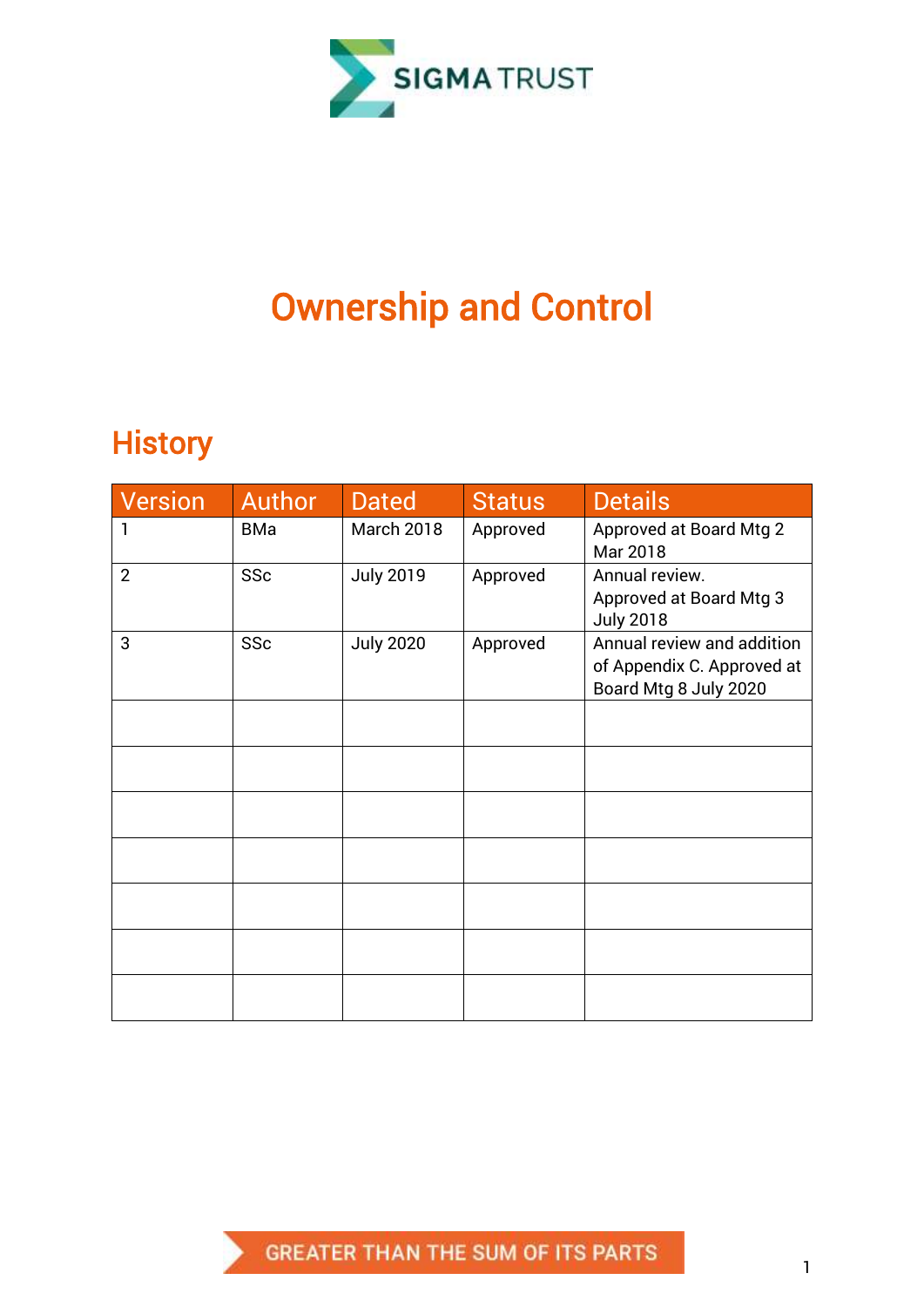

#### Contents:

[Statement of intent](#page-4-0)

- 1. [Legal framework](#page-4-1)
- 2. Responsibilities
- 3. [Construction/maintenance of the premises](#page-8-0)
- 4. [Pupils](#page-10-0)
- 5. [Training](#page-10-1)
- 6. [First-aid](#page-11-0)
- 7. [Contacting the emergency services](#page-11-1)
- 8. [Fire safety](#page-11-2)
- 9. [Accident reporting](#page-12-0)
- 10. [Significant accidents](#page-12-1)
- 11. [Reporting procedure](#page-14-0)
- 12. [Reporting hazards](#page-14-1)
- 13. [Accident investigation](#page-14-2)
- 14. [Our active monitoring system](#page-14-3)
- 15. [Bomb threat procedure](#page-15-0)
- 16. [Evacuation](#page-16-0)
- 17. [Visitors to the school](#page-16-1)
- 18. [Personal protective equipment \(PPE\)](#page-17-0)
- 19. [Maintaining equipment](#page-18-0)
- 20. [Hazardous materials](#page-18-1)
- 21. [Asbestos management](#page-20-0)
- 22. [Medicine and drugs](#page-20-1)
- 23. [Smoking](#page-20-2)
- 24. [Housekeeping and cleanliness](#page-20-3)
- 25. [Infection control](#page-20-4)
- 26. [Risk assessment](#page-21-0)
- 27. [Slips and trips](#page-22-0)
- 28. [Security and theft](#page-22-1)
- 29. [Severe weather](#page-23-0)
- 30. [Safe use of minibuses](#page-23-1)
- 31. [School trips and visits](#page-23-2)
- 32. [Manual handling](#page-24-0)
- 33. [Working at heights](#page-24-1)
- 34. [Lone working](#page-24-2)
- 35. [Workplace health and safety: stress management](#page-24-3)
- 36. [Workplace health and safety: display equipment](#page-24-4)
- 37. [Monitoring and review](#page-24-5)

#### Appendices

- A. Sigma Trust Local Arrangements
- B. [Academy](#page-25-0) Local Arrangements
- C. The Sigma Trust Health & Safety Working Party Constitution and Terms of Reference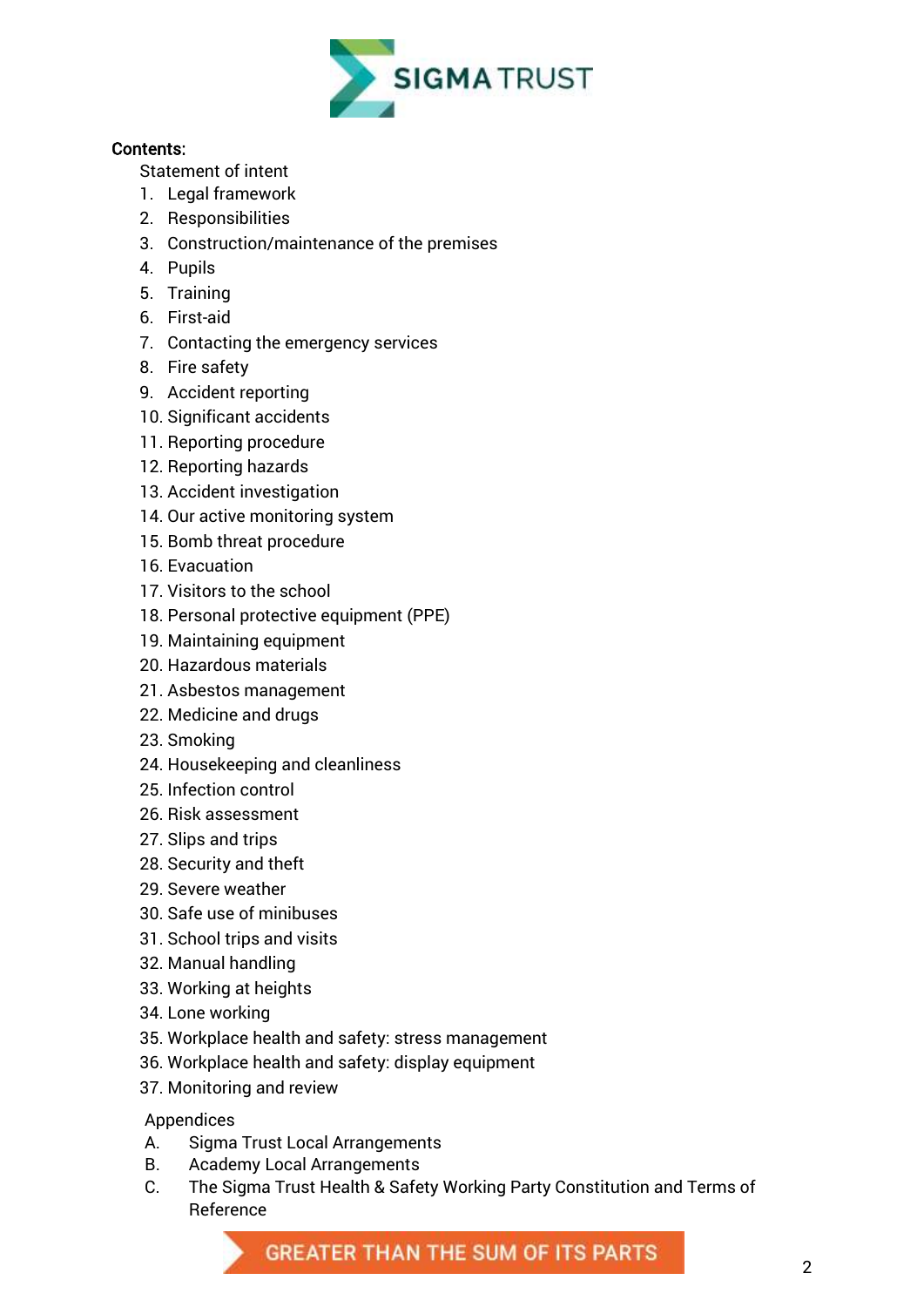

#### Introduction

As the employer of staff, the board of Trustees of The Sigma Trust have the overall responsibility for the health, safety and welfare of all staff, pupils and visitors within our family of academies. The Trustees recognise that the key to successfully managing workplace health and safety is by taking into account the views and priorities of our staff, stakeholders and management.

The Trustees will support all its academies with the management of health, safety and welfare by providing clear policies that focus on key risks and checking control measures have been implemented. The Trustees will provide support to Local Governance Committees and their headteachers to ensure a safe place of work is provided to all school workplaces within the Trust, and providing external professional advice and support.

The Trustees are committed to:

- Compliance with all applicable legislative and regulatory requirements.
- Ensuring health and safety roles and responsibilities are understood and communicated to all stakeholders, and those with these responsibilities are suitably trained and supported.
- Ensuring the Trust has a suitably qualified 'Competent person' to meet the legal responsibility.
- Providing suitable forums for consultation with employees, trade unions, enforcing authorities and other stake holders on all health and safety issues.
- Supporting with the identification of health and safety risks and ensuring the provision of suitable and sufficient risk control measures.
- Providing a healthy and safe work environment.
- Ensuring appropriate emergency arrangements and support are established for all academies.
- Supporting with Trust wide processes and procedures for the safe management of asbestos, gire and property defects as far as is reasonably practical.
- Continual improvement in all areas of health and safety management.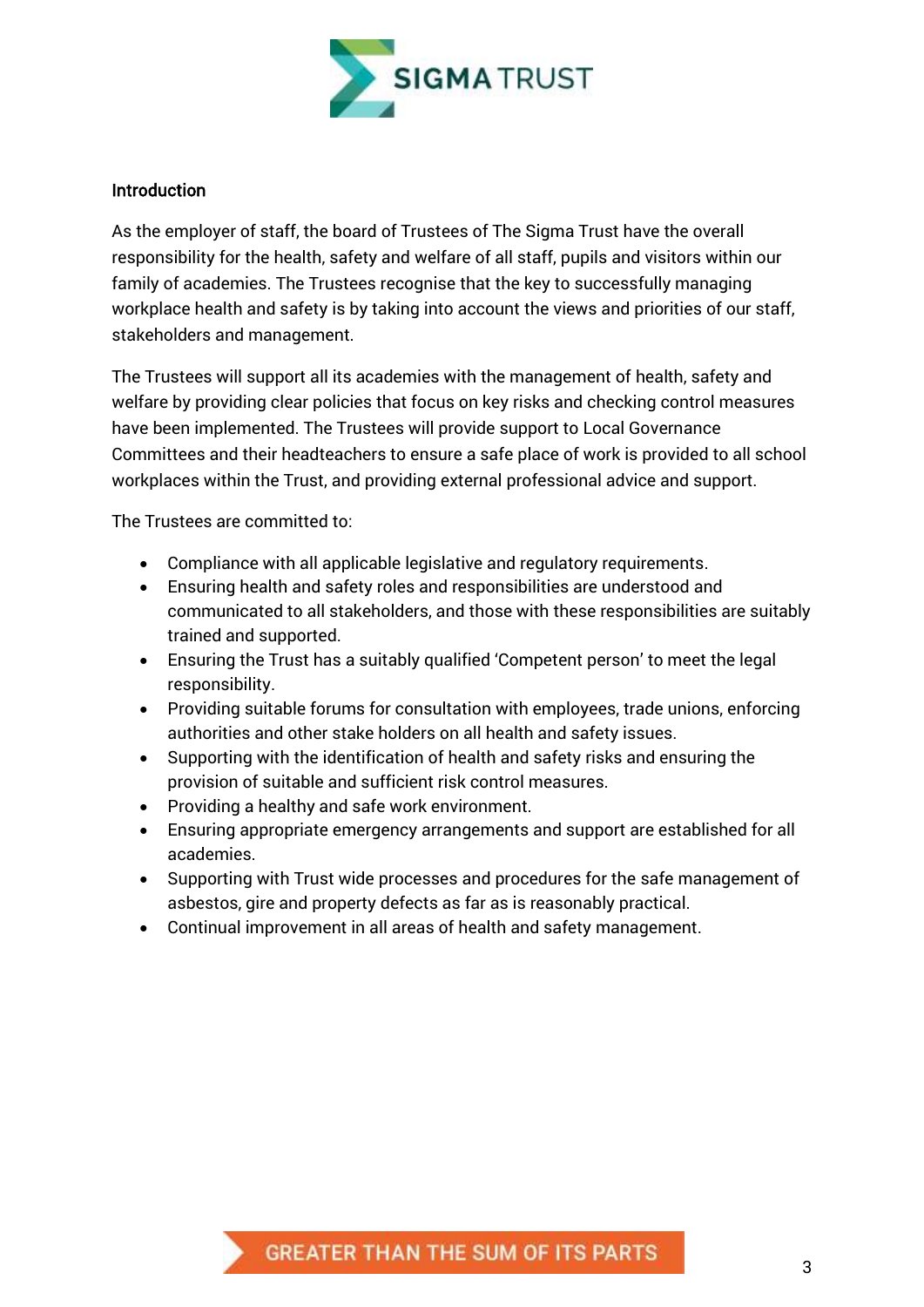

#### <span id="page-4-0"></span>Statement of Intent

The Sigma Trust and its Board of Trustees are committed to complying with the Health and Safety at Work Act 1974 and all subsequent legislation. The Board of Trustees are supported with this essential remit by the delegation of day to day oversight for health, safety and wellbeing at each of the Trusts' institutions to the Local Governance Committees and headteachers\*

The Local Governance Committees (LGCs) are committed to taking effective action, so far as is reasonably practical, to ensure the health, safety and welfare of all our staff, pupils and visitors.

The Local Governance Committees will ensure that effective consultation takes place with all employees on health and safety matters and that all individuals are consulted before particular health and safety responsibilities are delegated to them.

Ensuring the safety of our community is of paramount importance and this policy reflects our dedication to creating a safe environment.

We are committed to:

- Providing a productive and safe learning environment.
- Preventing accidents and any work-related illnesses.
- Ensuring compliance with all statutory requirements.
- Minimising risks via assessment and policy.
- Providing safe working equipment and ensuring safe working methods.
- Including all staff and representatives in health and safety decisions.
- Monitoring and reviewing our policies to ensure effectiveness.
- Setting high targets and objectives to develop the school's culture of continuous improvement.
- Ensuring adequate welfare facilities are available throughout our school.
- Ensuring adequate resources are available to address health and safety issues, so far as is reasonably practicable.

|                                         | School:                                                                                                                                                                                                                        |  |
|-----------------------------------------|--------------------------------------------------------------------------------------------------------------------------------------------------------------------------------------------------------------------------------|--|
| Headteacher: _________________________  | Date: the contract of the contract of the contract of the contract of the contract of the contract of the contract of the contract of the contract of the contract of the contract of the contract of the contract of the cont |  |
| Chair of Governors: ___________________ | Date:                                                                                                                                                                                                                          |  |

<span id="page-4-1"></span>\*The term 'Headteacher' is used to identify the most senior employee within each Sigma institution, who may be referred to locally as Executive Principal, Principal or Co-Headteacher

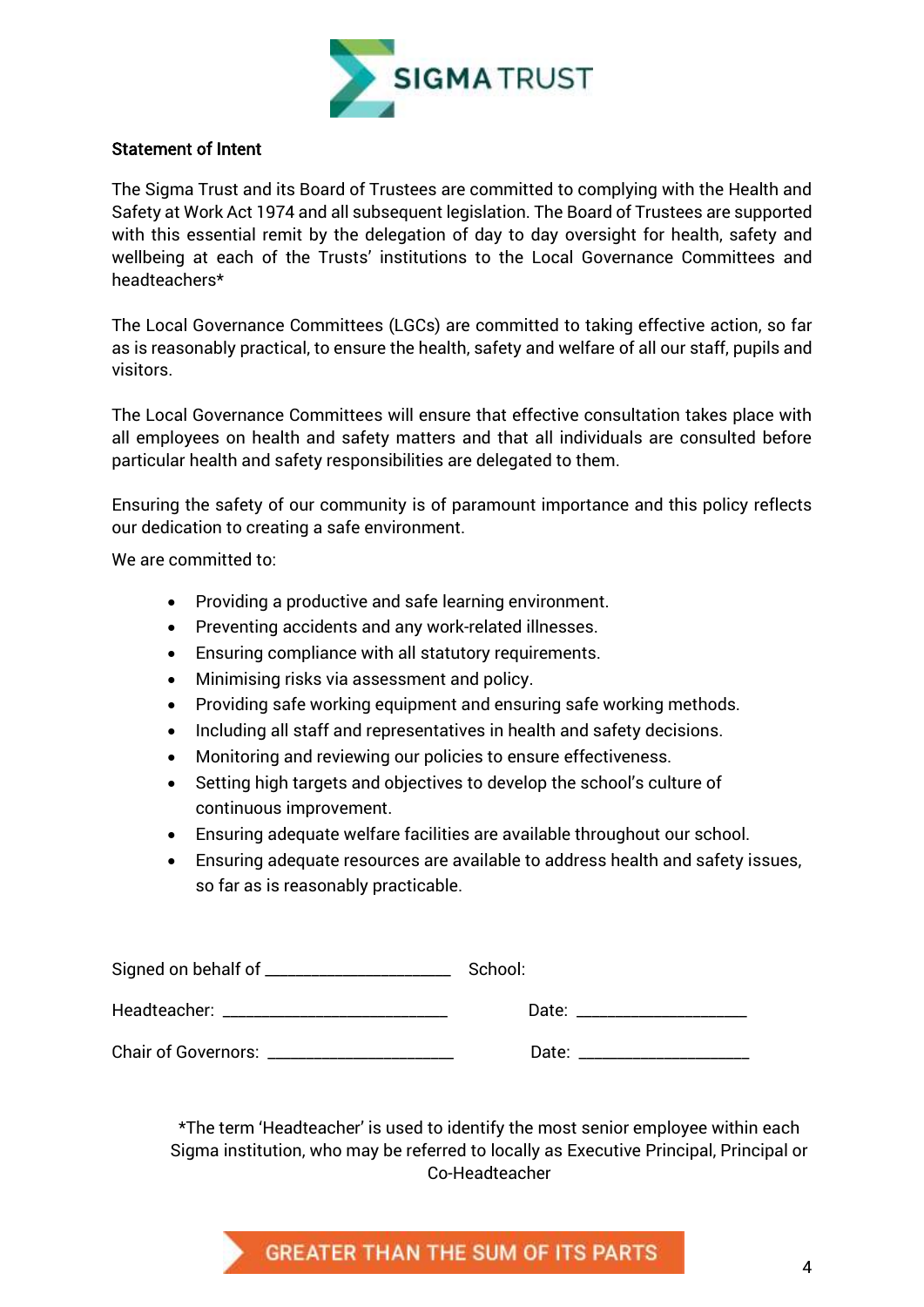

#### 1 Legal framework

- 1.1. This policy has due regard to statutory legislation including, but not limited to, the following:
	- Health and Safety at Work etc. Act 1974
	- Workplace (Health, Safety and Welfare) Regulations 1992
	- Management of Health and Safety at Work Regulations 1999
	- Control of Substances Hazardous to Health Regulations 2002
	- Reporting of Injuries, Diseases and Dangerous Occurrences Regulations 2013
	- The Construction (Design and Management) Regulations 2015
- 1.2. This policy has due regard to national guidance including, but not limited to, the following:
	- DfE (2014) 'Health and safety: advice on legal duties and powers'
	- DfE (2015) 'Health and safety for school children'
	- DfE (2016) 'Keeping children safe in education'
	- DfE (2017) 'Safe storage and disposal of hazardous materials and chemicals'
	- HSE (2014) 'Sensible health and safety management in schools'
- 1.3. This policy should be used in conjunction with the following associated supporting documents:
	- COSHH Policy
	- Asbestos Management Policy
	- First Aid Policy
	- Supporting Pupils with Medical Conditions Policy
	- Infection Control Policy
	- Risk Assessment Policy
	- **•** Educational Trips and Visits Policy
	- Manual Handling Policy
	- Working at Heights Policy
	- Lone Working Policy
	- Adverse Weather Policy
	- Invacuation, Lockdown and Evacuation Policy
	- Fire Risk Assessment
	- Personal Emergency Evacuation Plan
	- Fire Evacuation Plan
	- Accident Reporting Procedure Policy
	- Visitor Policy
	- Contractors Policy
	- Minibus Policy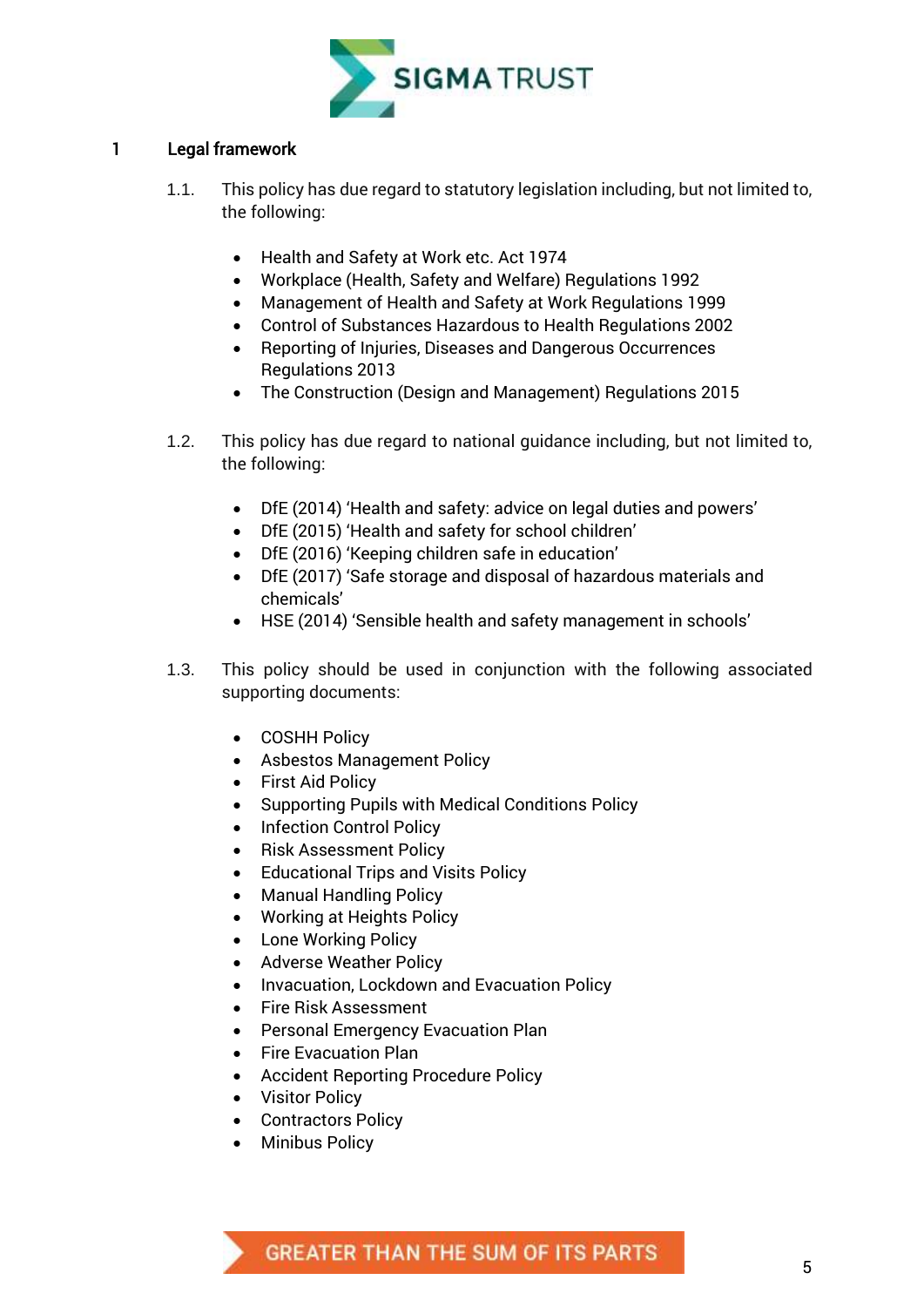

#### 2. Responsibilities

2.1 Responsibilities of the Board of Trustees:

The Trustees will ensure that:

- Sufficient knowledge and resources are available to keep informed about the requirements of the appropriate legislation and codes of practice.
- Monitor the management structure implemented for health and safety across the Trust and provide management information within Audit and Risk reports and Estates reports
- Ensure there is a detailed and enforceable policy for health and safety, and that the policy is implemented by all.
- Periodically assess the effectiveness of the policy and ensure any necessary changes are made.
- Ensure that health and safety is a standing item on any Joint Consultative Committee agendas, and that information received via the LGC health and safety committees are considered and monitored
- Ensure the CEO and appointed senior officers are empowered to implement and oversee the implementation of this policy and associated supporting Documents.
- 2.2 Responsibilities of the Local Governance Committees:
	- Ensure familiarity with the requirements of the appropriate legislation and codes of practice.
	- Create and monitor a local management structure responsible for health and safety in the academy.
	- Ensure the Trust's Health and Safety Policy and associated supporting documents are accessible and implemented by all.
	- Periodically assess the effectiveness of the policy including the associated supporting documents and ensure any necessary changes are bought to the attention of the Trustees.
	- Provide for effective joint consultation on Health and safety matters with safety representatives.
	- Identify risks relating to possible accidents and injuries, and make reasonable adjustments to prevent them occurring.

In achieving the above, the LGC endeavours to provide:

- A safe place for all users of the site including staff, pupils and visitors.
- Safe means of entry and exit for all site users.
- Equipment, grounds and systems of work which are safe.
- Safe arrangements for the handling, storage and transportation of any articles and substances.
- Safe and healthy working conditions that comply with statutory requirements, codes of practice, Risk Assessments and guidance.
- Supervision, training and instruction so that all staff can perform their duties in a healthy and safe manner.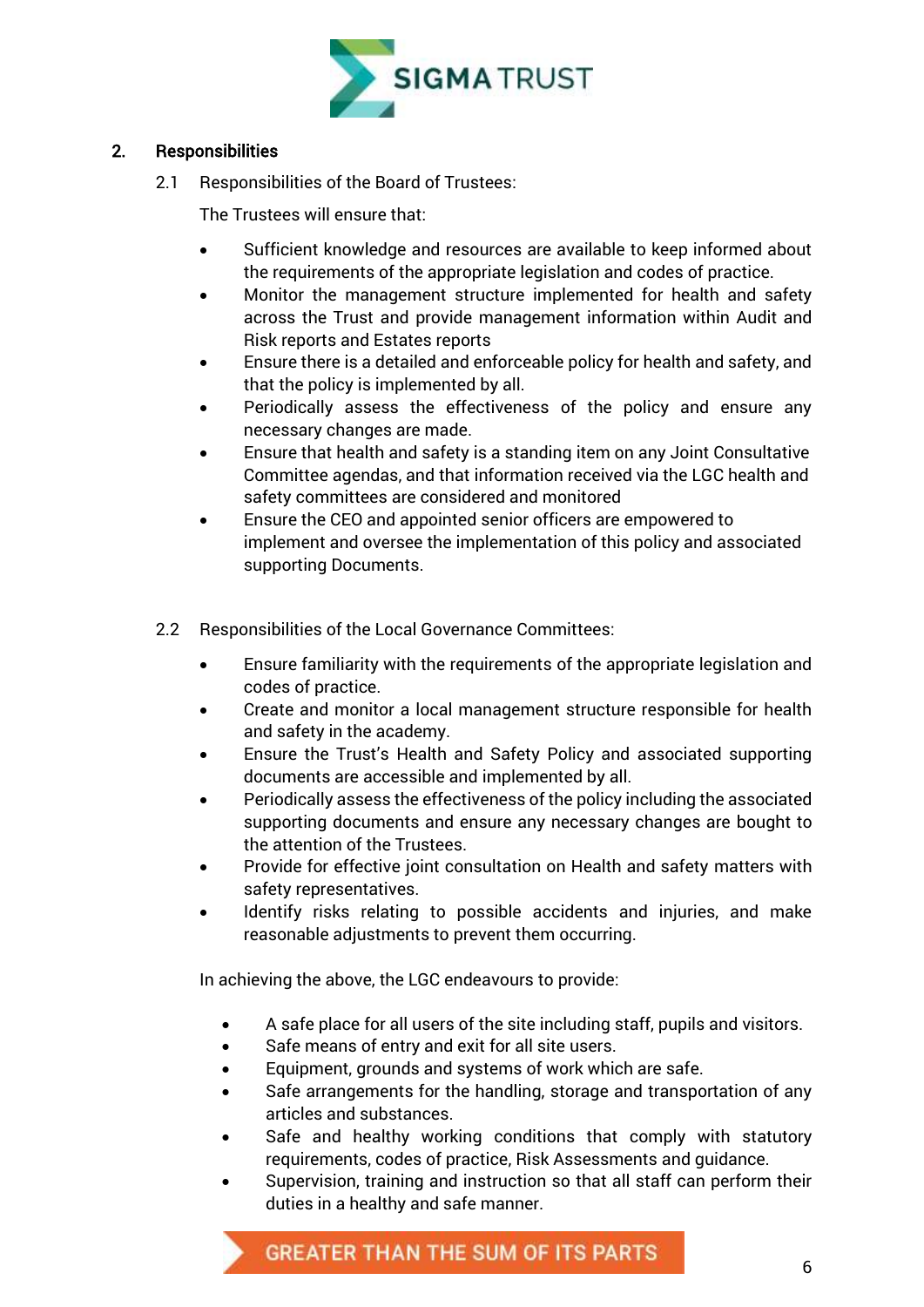

- Detailed 'RAG' rated dashboard reports on a termly basis to review compliance across the estate.
- Provide an annual health and safety report to the Trustees.
- Where necessary, protective equipment and clothing, along with any necessary guidance and instruction.
- Ensuring a positive health and safety culture is established and maintained throughout the academy.
- 2.3 Responsibilities of the headteacher:
	- The headteacher has the overall responsibility for the day-to-day management of safe working practices and conditions for all staff, pupils and visitors within their academy.
	- Ensure all Trust and local health and safety policies and associated supporting documents are established and implemented within their academy.
	- Support the Trustees and Local Governance Committee to achieve their responsibilities listed above by ensuring complete co-operation and transparency on all health and safety matters.
	- Identify and delegate specific responsibilities for areas of health and safety to specialist staff with clearly defined remits, appropriate training and ensure these staff are provided with the necessary equipment and resources in order to fulfil such responsibilities.
	- Designate a local Health and Safety Officer to be responsible for the dayto-day implementation of the Health and Safety Policy. This person will also be the designated contact with the Trust and the HSE where necessary.
- 2.4 Responsibilities of senior managers/department heads:
	- Ensure senior managers are familiar with the requirements of health and safety legislation within their area of operation.
	- In addition to general duties, senior managers will be responsible for the implementation and operation of the Trust's Health and Safety Policy and associated supporting documents in their department, and for areas of responsibility delegated by the headteacher.
	- Supervisory staff are responsible for adhering to the aspects of health and safety that are outlined in their job descriptions.
	- Supervisory staff will take a keen interest in the Health and Safety Policy and assist in ensuring all staff, pupils and visitors comply with its requirements.

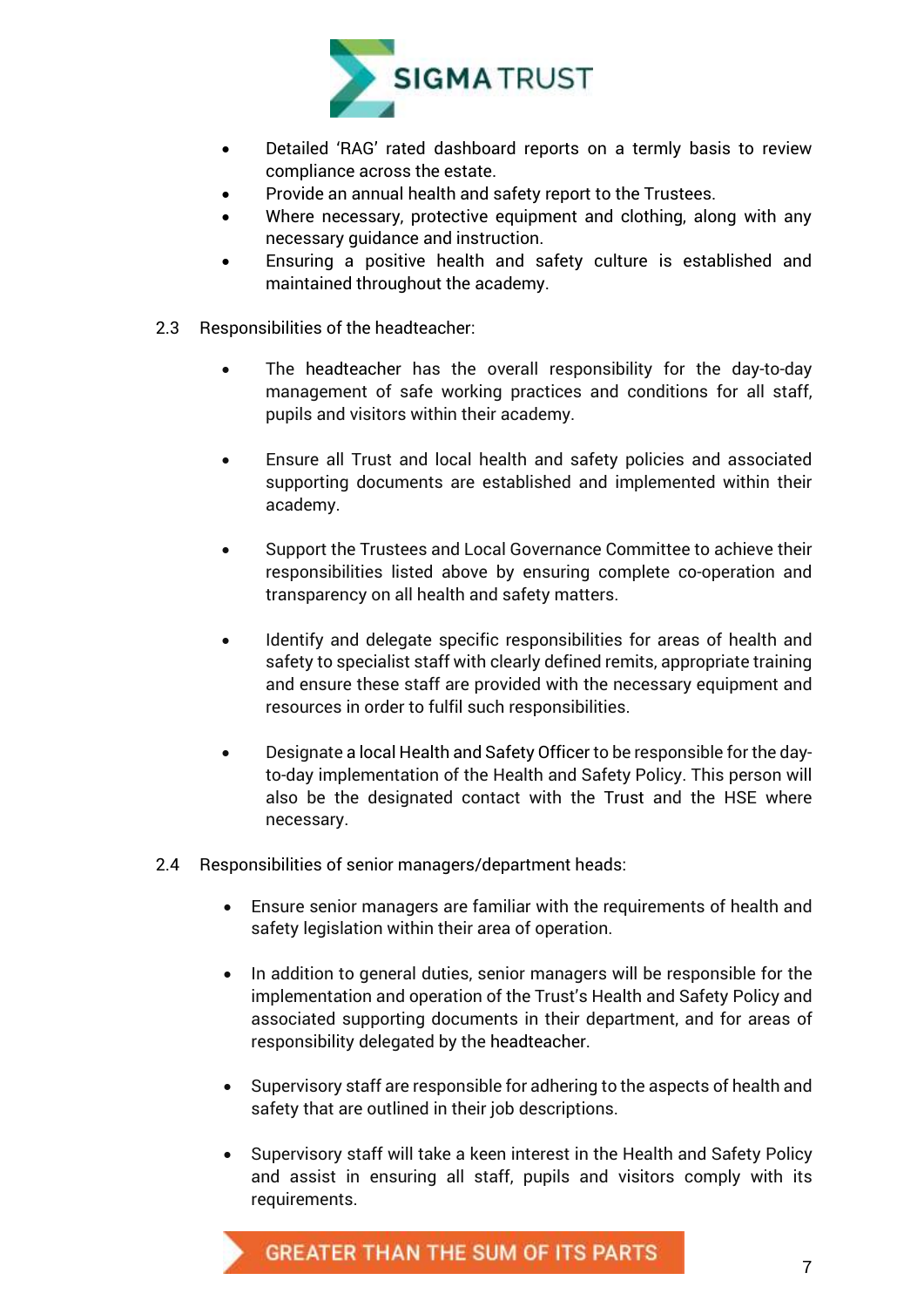

2.5 Responsibilities of all members of staff:

All members of staff will:

- Take reasonable care of their own health and safety, and that of others who may be affected by what they do at work.
- Cooperate with their Line Managers on health and safety matters.
- Carry out their work in accordance with training and instructions.
- Inform the Line Manager or headteacher of any work situation representing a serious and immediate danger, so that remedial action can be taken.
- Familiarise themselves with the Health and Safety Policy and aspects of their work related to health and safety.
- Avoid any conduct which puts themselves or others at risk.
- Be familiar with all requirements laid down by the Local Governance Committee.
- Ensure that all staff, pupils and visitors are applying health and safety regulations and adhering to any rules, routines and procedures in place.
- Ensure all machinery and equipment is in good working order and safe to use, including adequate guards. They will also not allow improper use of such equipment.
- Use the correct equipment and tools for the job and any protective clothing supplied.
- Ensure any toxic, hazardous or flammable substances are used correctly, and stored and labelled as appropriate.
- Report any defects in equipment or facilities to the Line Manager or designated health and safety officer.
- Take an interest in health and safety matters, and suggest any changes that they feel are appropriate.
- Make suggestions as to how the academy can reduce the risk of injuries, illnesses and accidents.
- Exercise good standards of housekeeping and cleanliness.
- Adhere to their common law duty to act as a prudent parent would when in charge of pupils.

#### <span id="page-8-0"></span>3 Construction/maintenance of the premises

When undertaking construction or maintenance work, the Trust will do so in accordance with The Construction (Design and Management) (CDM) Regulations 2015.

Construction work means:

- The carrying out of any building, civil engineering or engineering construction work and includes:
	- The construction, alteration, conversion, fitting out, commission, renovation, repair, upkeep, redecoration or other maintenance, decommissioning, demolition or dismantling of a structure;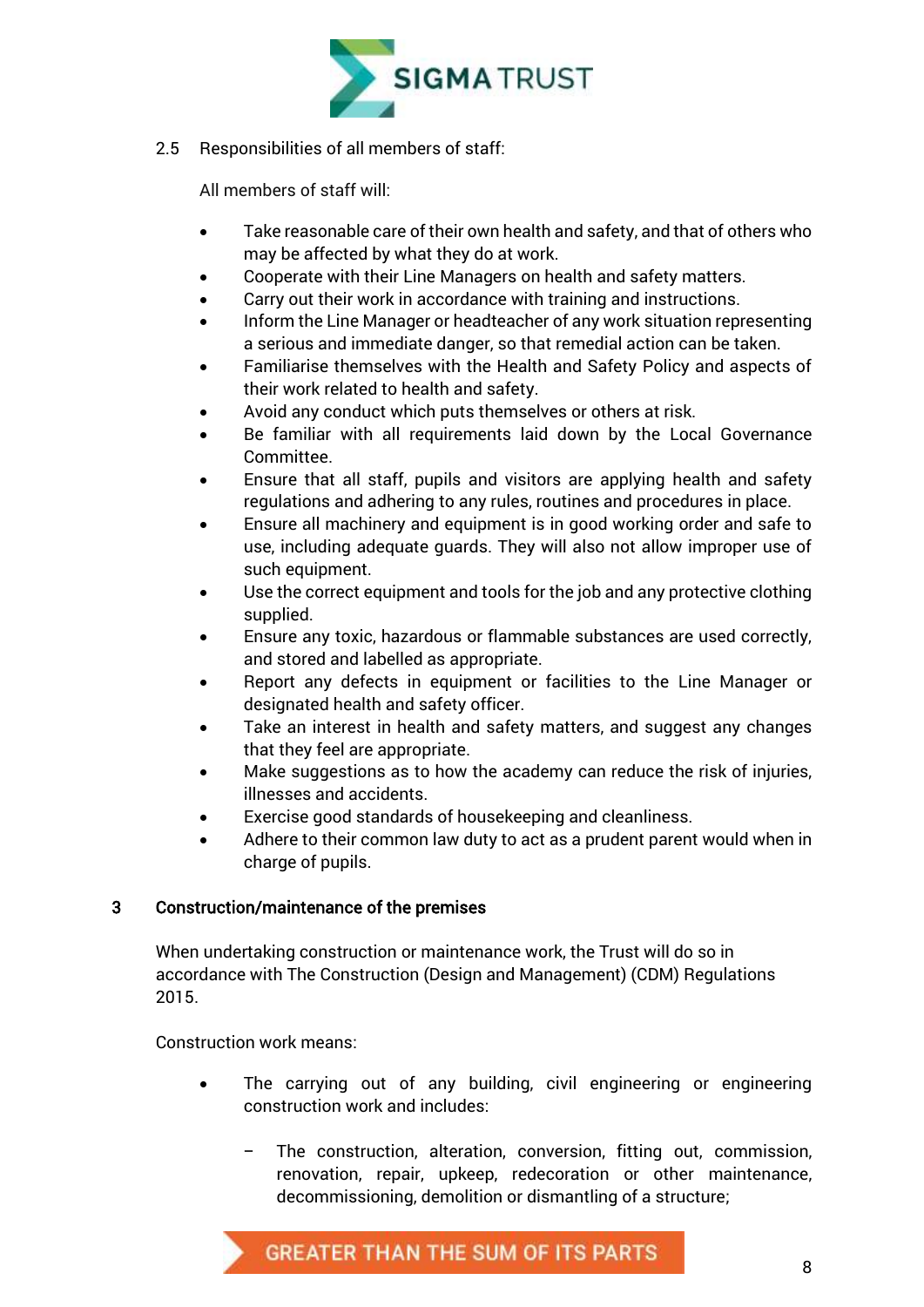

- The preparation for an intended structure, including site clearance, exploration, investigation (but not site survey) and excavation (but not pre-construction archaeological investigations), and the clearance or preparation of the site or structure for use or occupation at its conclusion;
- The installation, commission, maintenance, repair or removal or mechanical, electrical, gas, compressed, air, hydraulic, telecommunications, computer or similar services which are normally fixed within or to a structure;
- The assembly on site of prefabricated elements to form a structure or the disassembly on site of the prefabricated elements which, immediately before such disassembly, formed a structure;
- The removal of a structure, or of any product or waste resulting from demolition or dismantling of a structure, or from disassembly of prefabricated elements which immediately before such disassembly formed such a structure.

The Chief Operations & Finance Officer will ensure that all construction and maintenance projects have a formally appointed principal designer and principal contractor.

The Chief Operations & Finance Officer will liaise with the principal contractor to identify if the scope of the project means that it should be notified to the HSE.

The Chief Operations & Finance Officer will ensure that:

- The principal designer and principal contractor are provided with a 'client brief/CDM pre-construction information' at the earliest opportunity, to contain relevant information which should, as a minimum, include the following:
	- What the academy wants built or maintained
	- The site and existing structures
	- Hazards such as asbestos
	- Timescales and budget for the build
	- How the academy expects the project to be managed
	- CDM appointments of principal contractor/principal designer
	- Welfare arrangements
	- Details of nearest A&E department
- The principal contractor draws up a Construction Phase Plan that explains how health and safety risks will be managed – permission will not be given for construction or maintenance work to begin until this is in place.
- The principal designer prepares a health and safety file containing information that will help the school manage risks associated with any future maintenance, repair, construction or demolition work.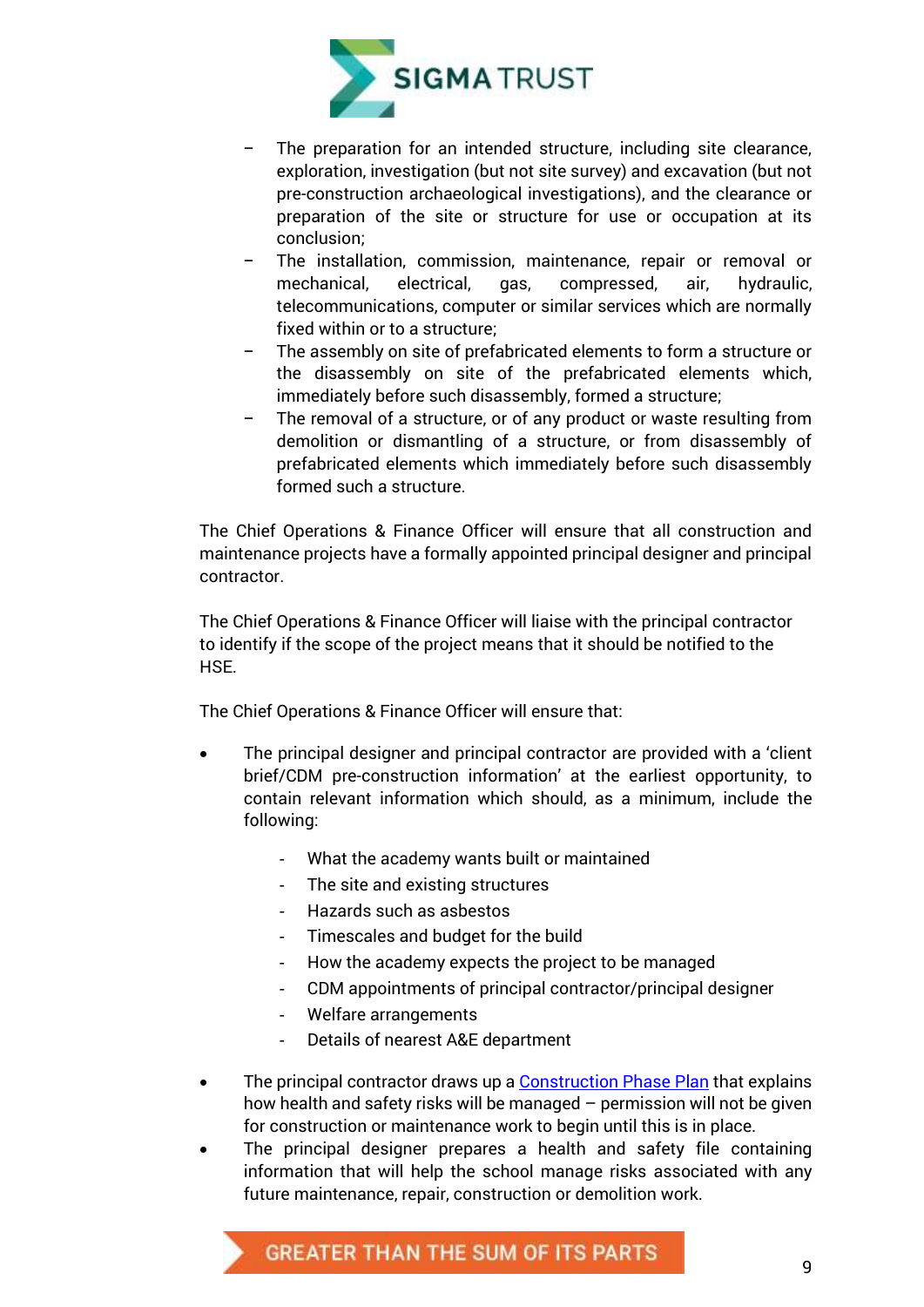

- The roles, functions and responsibilities of the project team are clearly defined in writing, e.g. in the project plan.
- Sufficient time and resources are allocated and effective mechanisms are in place to ensure good communication, cooperation and coordination between all members of the project team.
- The principal contractor has made arrangements for adequate welfare facilities for their workers before the construction or maintenance work starts.
- Following completion of the project, the health and safety file is handed over to the Chief Operations & Finance Officer, kept up-to-date by the local health and safety officer, and is made available to anyone who needs to alter or maintain the building.

The Chief Operations & Finance Officer will hold pre-arranged progress meetings with the project team to ensure that all members are carrying out their roles as required.

Where the project is for a new workplace or alterations to an existing workplace, it must also meet the standards set out in The Workplace (Health, Safety and Welfare) Regulations 1992.

#### <span id="page-10-0"></span>4 Pupils

- 4.1 Pupils will:
	- Exercise personal responsibility for the health and safety of themselves and others.
	- Dress in a manner that is consistent with safety and hygiene standards.
	- Respond to the instruction of staff given in an emergency.
	- Observe the health and safety rules of the school.
	- Not misuse, neglect or interfere with items supplied for their, and other pupils', health and safety.

#### <span id="page-10-1"></span>5 Training

- 5.1 The academy will ensure that staff members are provided with the health and safety training they need for their job. This may not mean attendance at training courses; it may simply involve providing staff with basic instructions and information about health and safety in the school. A Trust catalogue of training courses will be provided, of which all staff will complete 4 courses annually (including GDPR, stress at work and fire awareness). Centrally the trust will also ensure all statutory training for the site lead is in place (H&S, asbestos management, legionella management, PASMA, etc.).
- 5.2 The headteacher will ensure that at least two staff members are suitably trained in the handling of hazardous chemicals and materials.

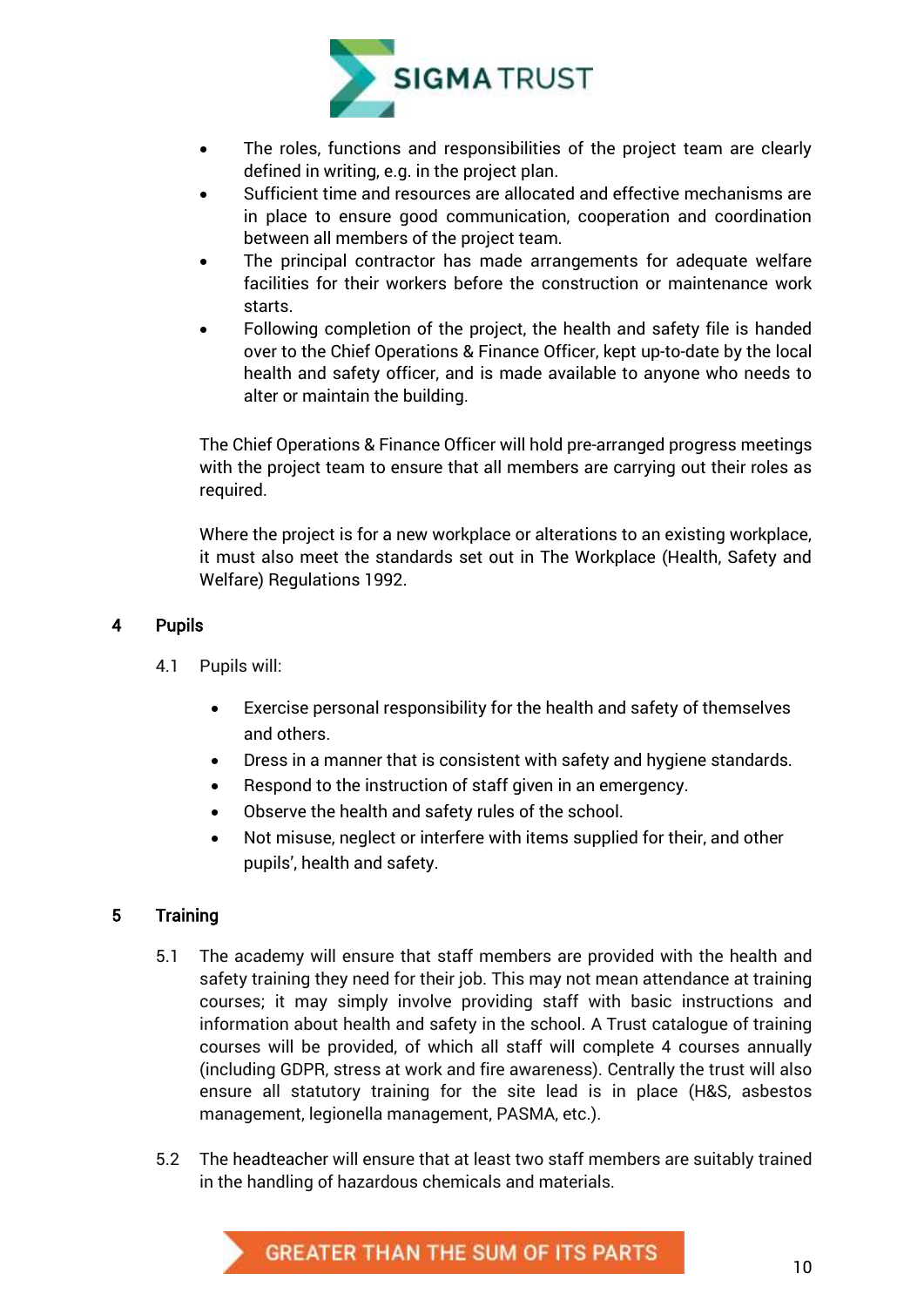

- 5.3 The headteacher will ensure that there are an appropriate number of first-aid trained staff members working within in each academy.
- 5.4 Staff members will be provided with regular training opportunities and have access to support where needed.
- 5.5 Staff members are expected to undertake appropriate CPD in order to further contribute to the running and success of the Trust and its academies.

#### <span id="page-11-0"></span>6 First aid

- 6.1 All Academies will act in accordance with the Trust First Aid Policy at all times.
- 6.2 The academy will ensure ample provision is made for both trained personnel and first-aid equipment on-site. The trained first-aiders are listed in Appendix A:
- 6.3 First-aid boxes are located as listed in Appendix A, and the named staff members are responsible for their secure storage and use:

#### <span id="page-11-1"></span>7 Contacting the emergency services

- 7.1 Following an accident/injury, the first-aider will contact the emergency services as necessary, or direct a staff member to do so while they tend to the victim.
- 7.2 If there is no first-aider immediately available, a common-sense judgement will be made by those attending the injured party regarding whether to contact the emergency services.
- 7.3 In the event that the emergency services are contacted to attend the academy, the Headteacher or nominated deputy will be informed at the earliest opportunity.

#### <span id="page-11-2"></span>8 Fire safety

- 8.1 All staff members fully understand and effectively implement the Fire Evacuation Plan.
- 8.2 The headteacher is responsible for certifying that procedures for ensuring that safety precautions are properly managed will be discussed, formulated and effectively disseminated to all staff.
- 8.3 The procedure for fire drills and the use of fire extinguishers will be clear and understood by all staff.
- 8.4 The school will test evacuation procedures on a termly basis.
- 8.5 The evacuation of visitors and contractors will be the responsibility of the person they are visiting or working for.

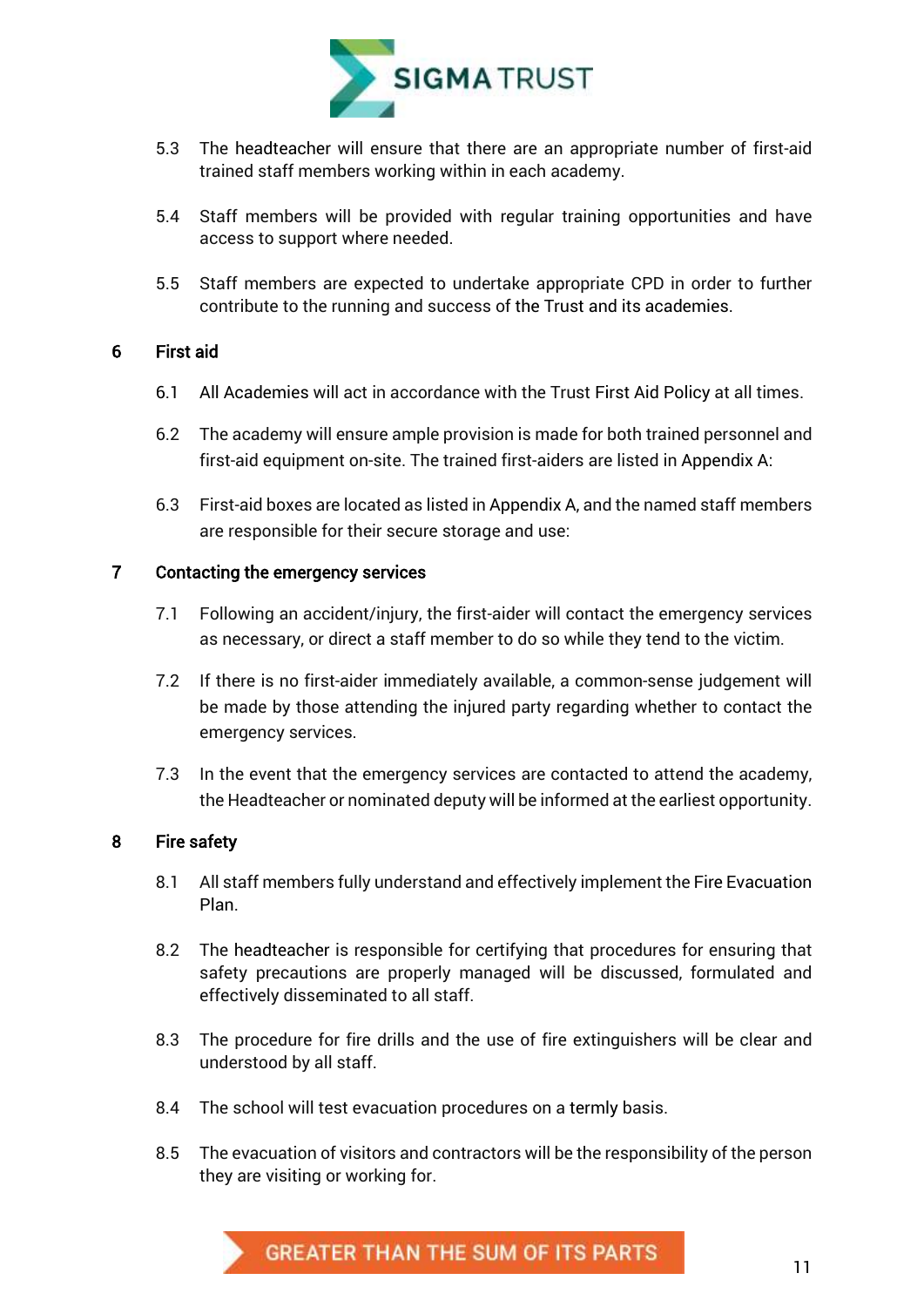

- 8.6 Firefighting equipment will be externally checked on an annual basis by an approved contractor.
- 8.7 Fire alarms will be tested weekly from different 'break glass' fire points around the school, and records will be maintained and held in the designated area.
- 8.8 Emergency lighting will be tested on a six-monthly basis, and records will be maintained and held in the designated area.
- 8.9 Fire awareness training will be completed annually by all staff.

#### <span id="page-12-0"></span>9 Accident reporting

- 9.1 All accidents and incidents, including near-misses or dangerous occurrences, will be reported as soon as possible to the nominated local health and safety officer using the standard Accident Report Form Appendix B. Where appropriate (or significant) these incidents will be reported on the Trust's accident reporting module platform by the designated administrative staff at each estate. This supports record keeping, instructive support in reporting requirements and triggers any necessary investigation (supported centrally by the Trust).
- 9.2 The local health and safety officer will be responsible for informing the headteacher if the accident is fatal or a "major injury", as outlined by the HSE.
- 9.3 The headteacher will report all significant accidents or near misses to the Chief Operations & Finance Officer as soon as practically possible.
- 9.4 More in-depth information concerning reporting accidents and near-misses can be found in the Accident Reporting Procedure Policy.

#### <span id="page-12-1"></span>10 Significant accidents

- 10.1 Significant accidents, as defined in the Reporting of Injuries, Diseases and Dangerous Occurrences Regulations (RIDDOR) 2013, will be reported to the HSE at the earliest opportunity.
	- 10.2 The 'specified injuries' which must be reported include the following:
		- Accidents to employees causing either death or major injury
		- Accidents resulting in employees being away from work or being unable to perform their normal work duties for more than seven consecutive days (this seven-day period does not include the day of the accident)
		- Fractures, other than to fingers, thumbs and toes
		- Amputation of an arm, hand, finger, thumb, leg, foot or toe
		- Any injury likely to lead to permanent loss of sight or reduction in sight in one or both eyes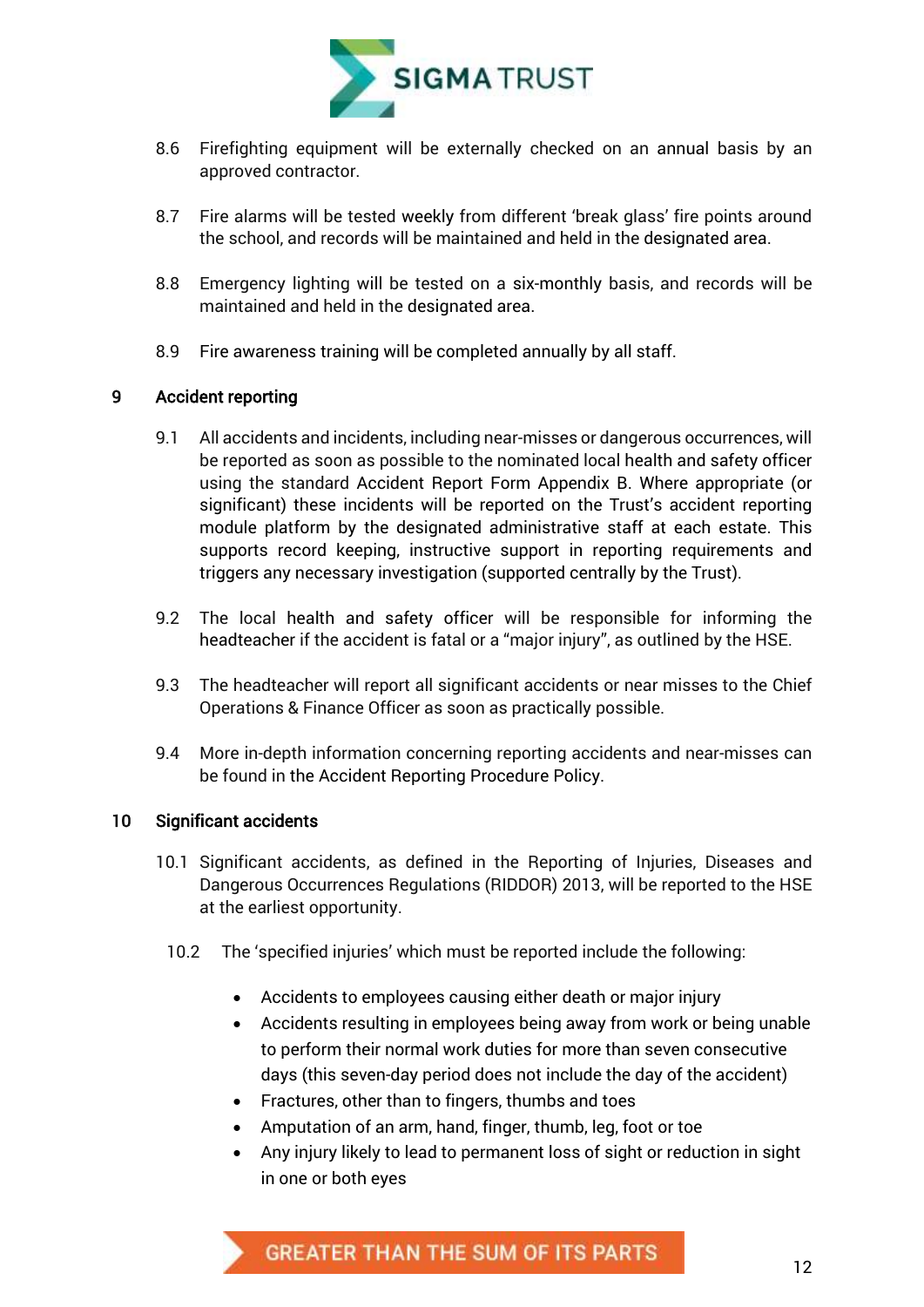

- Any crush injury to the head or torso, causing damage to the brain or internal organs
- Any burn injury (including scalding) which covers more than 10 percent of the whole body's surface area or causes significant damage to the eyes, respiratory system or other vital organs
- Any degree of scalping requiring hospital treatment
- Any loss of consciousness caused by head injury or asphyxia
- Any other injury arising from working in an enclosed space which leads to hypothermia or heat-induced illness, or that requires resuscitation or admittance to hospital for more than 24 hours
- 10.3 Additional reportable occurrences include the following:
	- The collapse, overturning or failure of any load-bearing part of any lifting equipment
	- The explosion, collapse or bursting of any closed vessel or pipe work
	- Electrical short circuit or overload resulting in a fire or explosion
	- Unintentional explosion, misfire or failure of demolition to cause the intended collapse, projection of material beyond a site boundary, or injury caused by an explosion
	- Any accidental release of a biological agent likely to cause severe human illness
	- Any collapse or partial collapse of scaffolding over five metres in height
	- When a dangerous substance being conveyed by road is involved in a fire or is released
	- The unintended collapse of any building or structure under construction, alteration or demolition, including walls or floors
	- Any explosion or fire resulting in the suspension of normal work for over 24 hours
	- Any sudden, uncontrolled release in a building of: 200kg or more of flammable liquid, 10kg or more of flammable liquid above its boiling point, 10kg or more of flammable gas, or 500kg or more of these substances if the release is in the open air
	- Accidental release of any substances which may damage health
	- Serious gas incidents
	- Poisonings
	- Skin diseases including, but not limited to: occupational dermatitis, skin cancer, chrome ulcer, oil folliculitis/acne
	- Lung diseases including, but not limited to: occupational asthma, farmer's lung, asbestosis, mesothelioma
	- Infections including, but not limited to: leptospirosis, hepatitis, anthrax, legionellosis, tetanus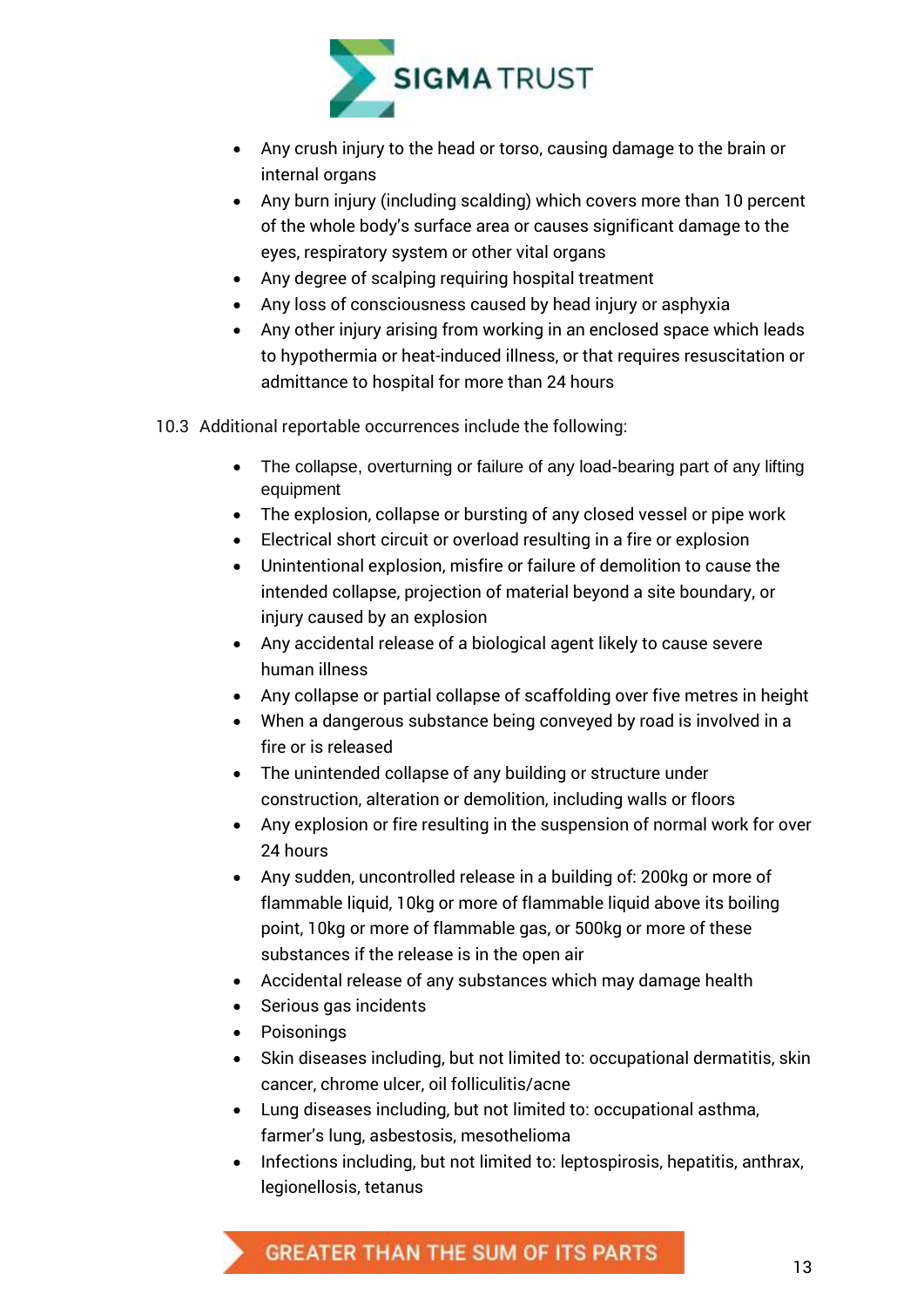

 Other conditions such as occupational cancer, certain musculoskeletal disorders, decompression illness and hand-arm vibration syndrome

#### <span id="page-14-0"></span>11 Reporting procedure

- 11.1 Should an incident require reporting to the Incident Control Centre (ICC) (part of the HSE), the local health and safety officer, or a person appointed on their behalf, will file a report as soon as is reasonably possible.
- 11.2 The person will complete the relevant report on the HSE website: [http://www.hse.gov.uk/riddor/report.htm.](http://www.hse.gov.uk/riddor/report.htm)
- 11.3 The HSE no longer accepts written accident reports, except for in exceptional circumstances. The school will report all accidents and injuries online where possible (using the above link/web address).
- 11.4 A copy of the RIDDOR report should be emailed to the Chief Operations & Finance Officer as soon as reasonably practical.

#### <span id="page-14-1"></span>12 Reporting hazards

- 12.1 Staff, pupils, contractors and visitors have a legal duty to report any condition or practice they deem to be a hazard.
- 12.2 In the main, reporting should be conducted verbally to the site manager or local health and safety officer as soon as possible, who will then inform the headteacher as appropriate.
- 12.3 Serious hazards will be reported using the appropriate form available in the school office and staff room.

#### <span id="page-14-2"></span>13 Accident investigation

- 13.1 All accidents, however small, will be investigated by an appointed party and the outcomes recorded.
- 13.2 The length of time dedicated to each investigation will vary on the seriousness of the accident.
- 13.3 After an investigation takes place, a risk assessment will be carried out, or the existing assessment amended, to avoid reoccurrence of the accident.
- <span id="page-14-3"></span>13.4 The local health and safety officer will undertake half-termly evaluations of all reported incidents. They will then identify patterns and trends in order to take corrective action and minimise the reoccurrence of any incident/illness.

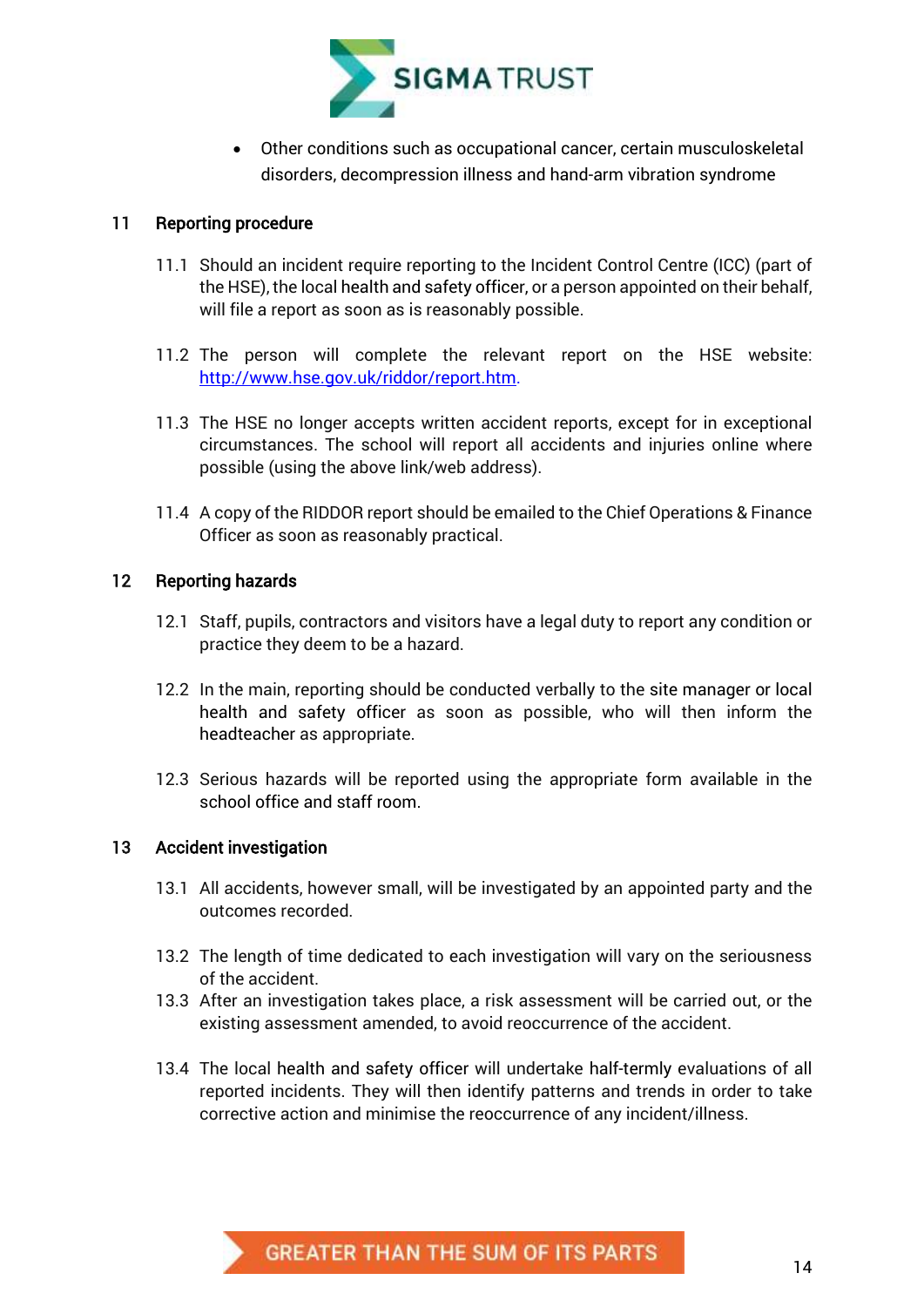

#### 14 Our active monitoring system

- 14.1 It is good practice to actively monitor systems prior to accidents, ill health or incidents taking place; this involves regularly checking compliance procedures and the achievement of objectives. Our procedure for actively monitoring our system includes:
	- Annual audits, including fire risk assessments and health and safety audits.
	- Scheduled examination of documents to ensure compliance with standards.
	- Termly inspection of premises, plants and equipment.
	- Half-termly reports and updates to the headteacher.
	- External measures, such as surveys by contractors and service providers, along with visits from Environmental Health and Ofsted.
	- The continual monitoring of the Trusts H&S platform both centrally and locally via the administration users.

#### <span id="page-15-0"></span>15 Bomb threat procedure

- 15.1 All staff members fully understand and effectively implement the school's Bomb Threat Policy.
- 15.2 In the event of an emergency, the procedures outlined in the Bomb Threat Policy, Invacuation, Lockdown and Evacuation Policy will be followed.
- 15.3 All staff members are trained in handling bomb threats and have easy access to instructions of the procedure.
- 15.4 Upon receipt of a bomb threat or a suspicious package, staff members will ask the following types of questions, regardless of the call's source (including if the call is from the police):
	- Where is it?
	- In which building is it and on what floor?
	- What time will the bomb go off?
	- What does the bomb look like and what colour is it?
	- What type of bomb is it and what type of explosive?
	- Who are you?
	- Why are you doing this?
	- Do you have a code word?
- 15.5 The appropriate evacuation procedure will be followed whether staff members believe the threat to be a hoax or not.
- 15.6 Where possible, caller ID or dialling the 1471 service will be used to identify where the call has come from.

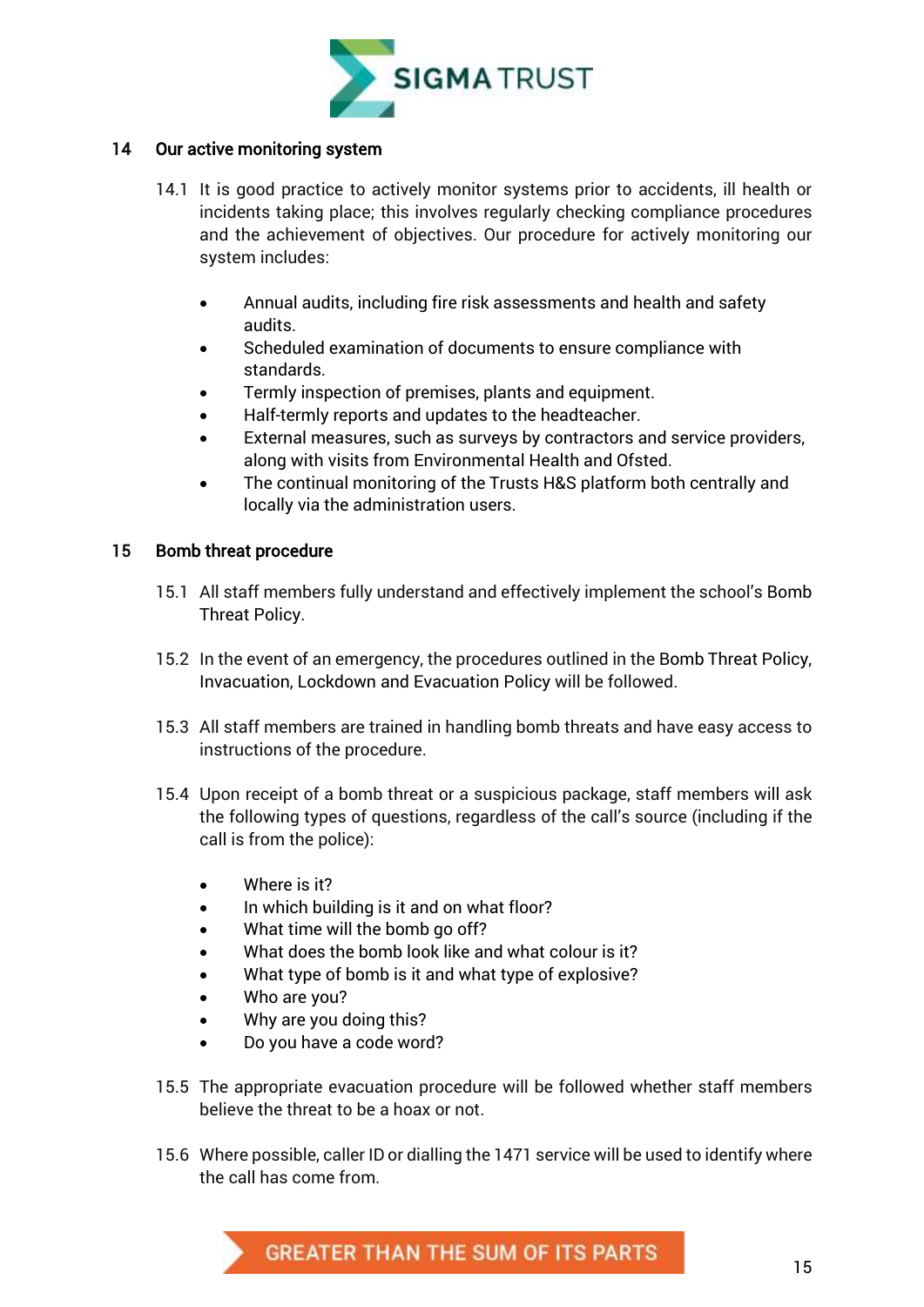

- 15.7 Staff should note the time of the call and write down exactly what was said by the person calling, as this may be useful for the police.
- 15.8 Where possible, recording devices will be used whilst receiving a bomb threat.
- 15.9 The staff member receiving the call will contact the headteacher immediately, who will then alert the police and the Trust.
- 15.10The headteacher will decide whether or not to evacuate the building.

#### <span id="page-16-0"></span>16 Evacuation

- 16.1 The academies will follow the procedure outlined in their Personal Emergency Evacuation Plan in the event of a crisis.
- 16.2 In the event of a fire, the Fire Evacuation Plan will be implemented.
- 16.3 If an evacuation is deemed necessary, the following procedure will take place:
	- All senior staff will be informed of the situation either in person or via the internal computer system, not by the use of radios or mobile phones. The evacuation will then take place as per fire drill procedures, except staff will be instructed to:
		- Leave all doors and windows open (excluding the area in which the bomb or suspicious package is positioned; this room should be sealed with all windows and doors closed).
		- Take all personal items with them, to avoid unnecessary searching.
	- Staff and pupils will be asked to make their way to the normal fire assembly area (the area should be moved if close to the area of the bomb or suspicious package).
	- Staff will be positioned at all gates leading into the school and nobody will be allowed in or out except for emergency personnel.
	- Once the police have arrived, staff will await further instruction from the emergency services.

#### <span id="page-16-1"></span>17 Visitors to the school

- 17.1 The procedures outlined in the Visitor Policy and the Contractors Policy will be implemented by relevant staff when receiving visitors to the school.
- 17.2 All visitors will sign in to reception.
- 17.3 Once signed in, visitors will be collected from reception by the member of staff they are visiting, or escorted to the area of the academy concerned.

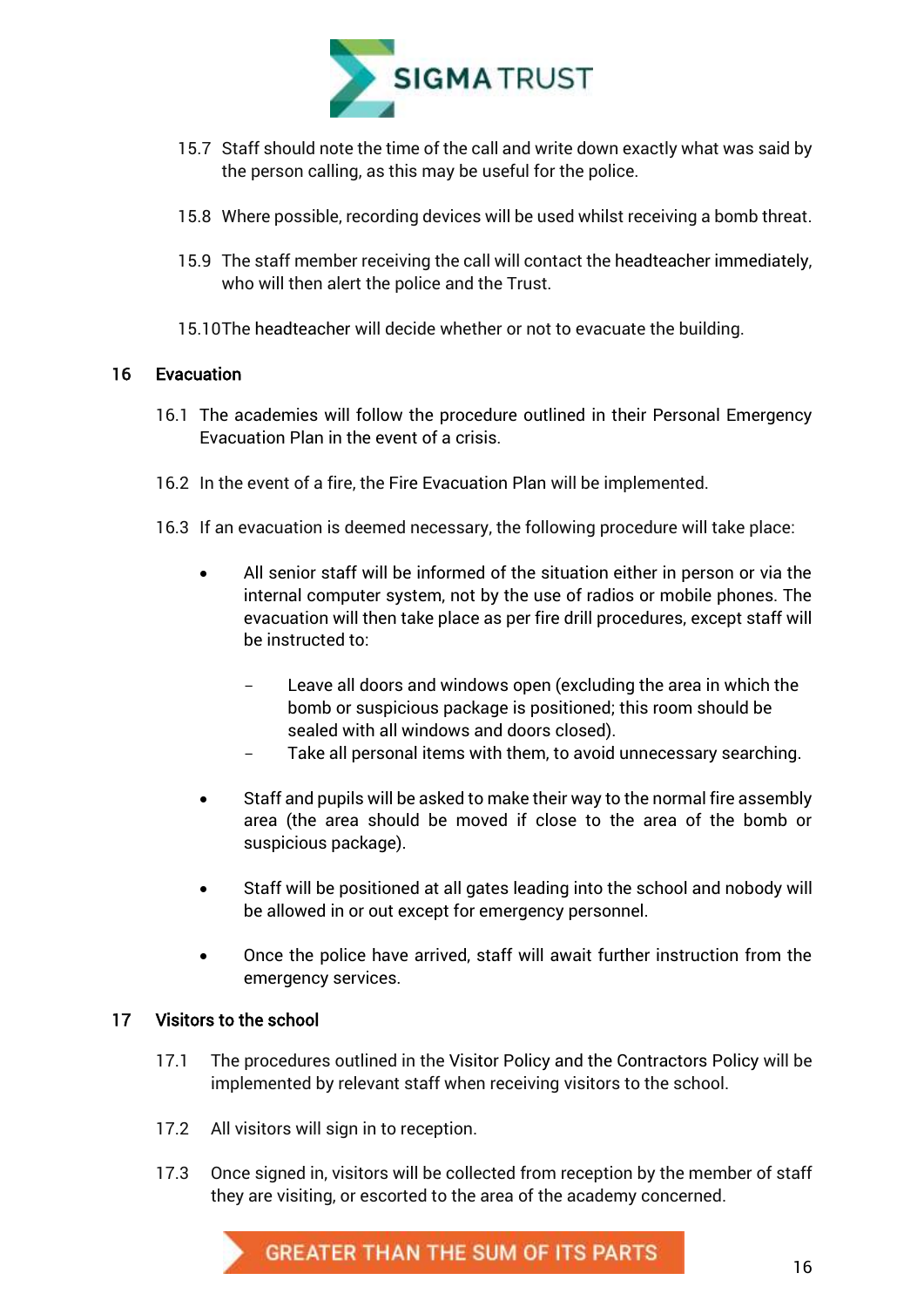

- 17.4 No contractor will carry out work on the site without the express permission of the headteacher, other than in an emergency or to make the site safe following theft or vandalism.
- 17.5 Contractors will be responsible for the health and safety of their employees and for ensuring safe working practices. They will not constitute a hazard to staff, pupils or visitors to the school.
- 17.6 Anyone hiring the premises will be made aware of their health and safety obligations when making the booking.
- 17.7 Visitors and contractors will wear a visitor's badge at all times while on academy grounds.
- 17.8 Cleaning contractors will wear an easily identifiable uniform or badge at all times.
- 17.9 Temporary teaching staff and assistants will inform reception of their presence by reporting to reception on arrival and signing the visitors' log.
- 17.10 Staff members who encounter an unidentifiable visitor will enquire if they require assistance and direct them to reception or off site.
- 17.11 Staff members who encounter uncooperative visitors threatening violence, refusing to leave the site, or carrying out physical or verbal abuse will seek immediate help via a 999 phone call.

#### <span id="page-17-0"></span>18 Personal protective equipment (PPE)

- 18.1 The academy provides employees and pupils who are exposed to a hazard at the school, which cannot be controlled by other means, with PPE.
- 18.2 PPE means all equipment worn, or held, by staff or pupils which is designed to protect them from specified hazards.
- 18.3 All staff and pupils will be provided with protective eyewear in all workshops and laboratories. Visitors will also be supplied with PPE when appropriate.
- 18.4 Staff and pupils will use the PPE provided, and care for it according to the instructions and training given. They will also report any loss or defects to their line manager or class teacher.
- 18.5 The PPE will fit the wearer properly. Where more than one item of PPE must be worn, they should be compatible and remain effective.
- 18.6 PPE will not be worn if the hazard that is caused by wearing it is greater than the hazard it is intended to protect the wearer from.

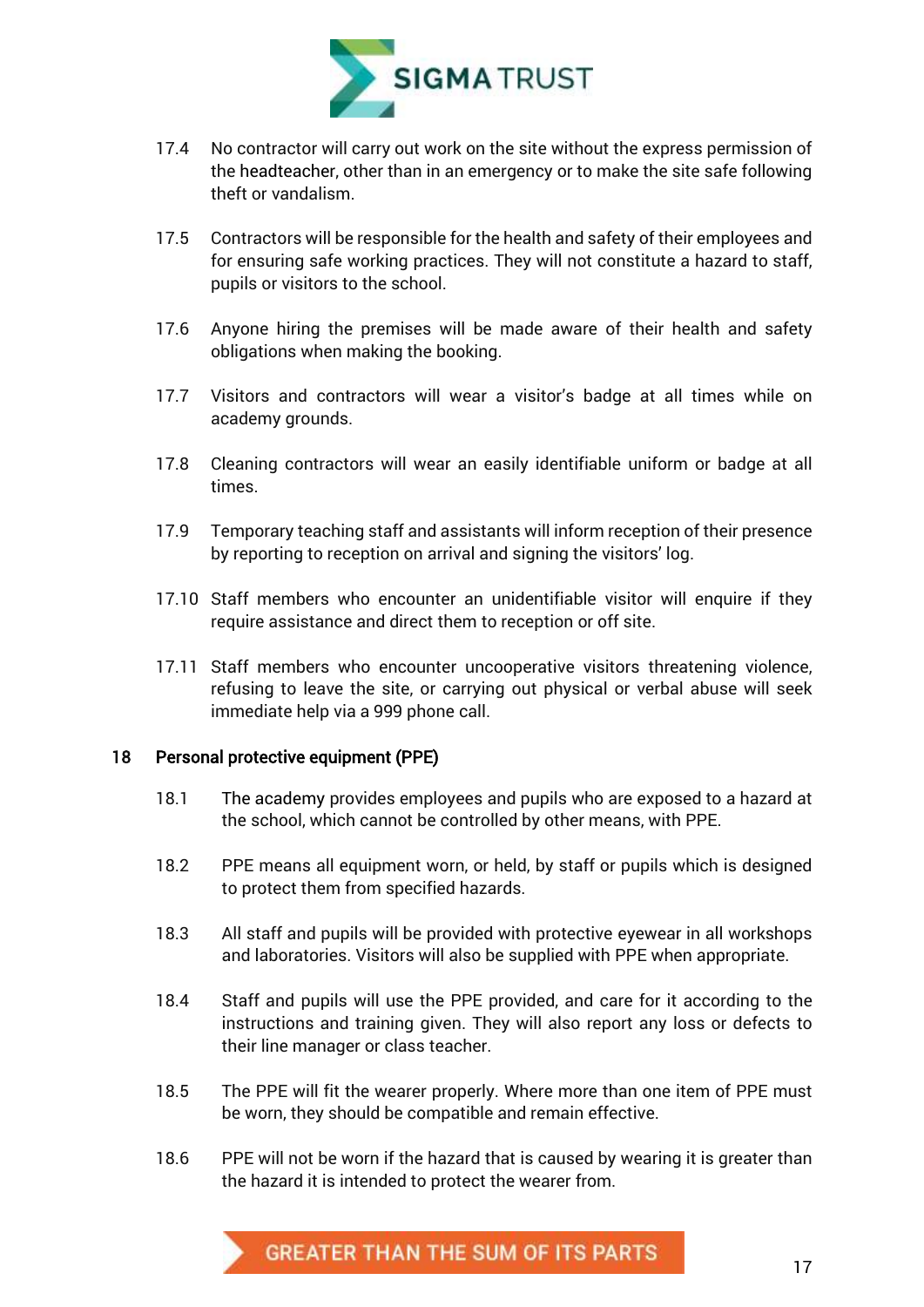

- 18.7 PPE includes laboratory and workshop equipment such as tool box tools, protective clothing, safety footwear and face masks, PE equipment, ICT equipment, photocopiers and other office equipment, lifting equipment and respiratory protective equipment.
- 18.8 Clothing which is not specifically designed to preserve the health and safety of the wearer does not constitute as PPE, e.g. school uniform.
- 18.9 Thorough risk assessments are carried out by the activity leader to determine the suitable PPE to be used for each hazard and these are reviewed on an as required basis.
- 18.10 Staff and pupils can expect that any equipment they use is suitable for its intended use and is properly maintained.
- 18.11 Staff will receive health and safety training in order to ensure they know how to properly use, maintain and store PPE, and how to detect and report faults.
- 18.12 Equipment manuals are readily available and warning signs are clearly displayed in areas, and on equipment, where PPE is mandatory.

#### <span id="page-18-0"></span>19 Maintaining equipment

- 19.1 When not in use, PPE will be properly stored, kept clean, and in good repair. Inspectors, or trained technicians, will inspect the following equipment for health and safety issues at least annually:
- All electrical appliances
- All fixed gymnasium equipment
- Any workshop equipment, e.g. lathes and kilns
- All fume cupboards
- 19.2 It is the responsibility of the department manager to ensure new equipment meets the appropriate standards and conforms to all health and safety requirements.

#### <span id="page-18-1"></span>20 Hazardous materials

- 20.1 All academies will act in accordance with the academies' COSHH Policy at all times.
- 20.2 No chemicals or other hazardous materials will be used without the permission of the headteacher or designated person.
- 20.3 The academy will only purchase hazardous materials from a reputable source, making sure that the relevant material safety data sheet (MSDS) is provided by the retailer on delivery.

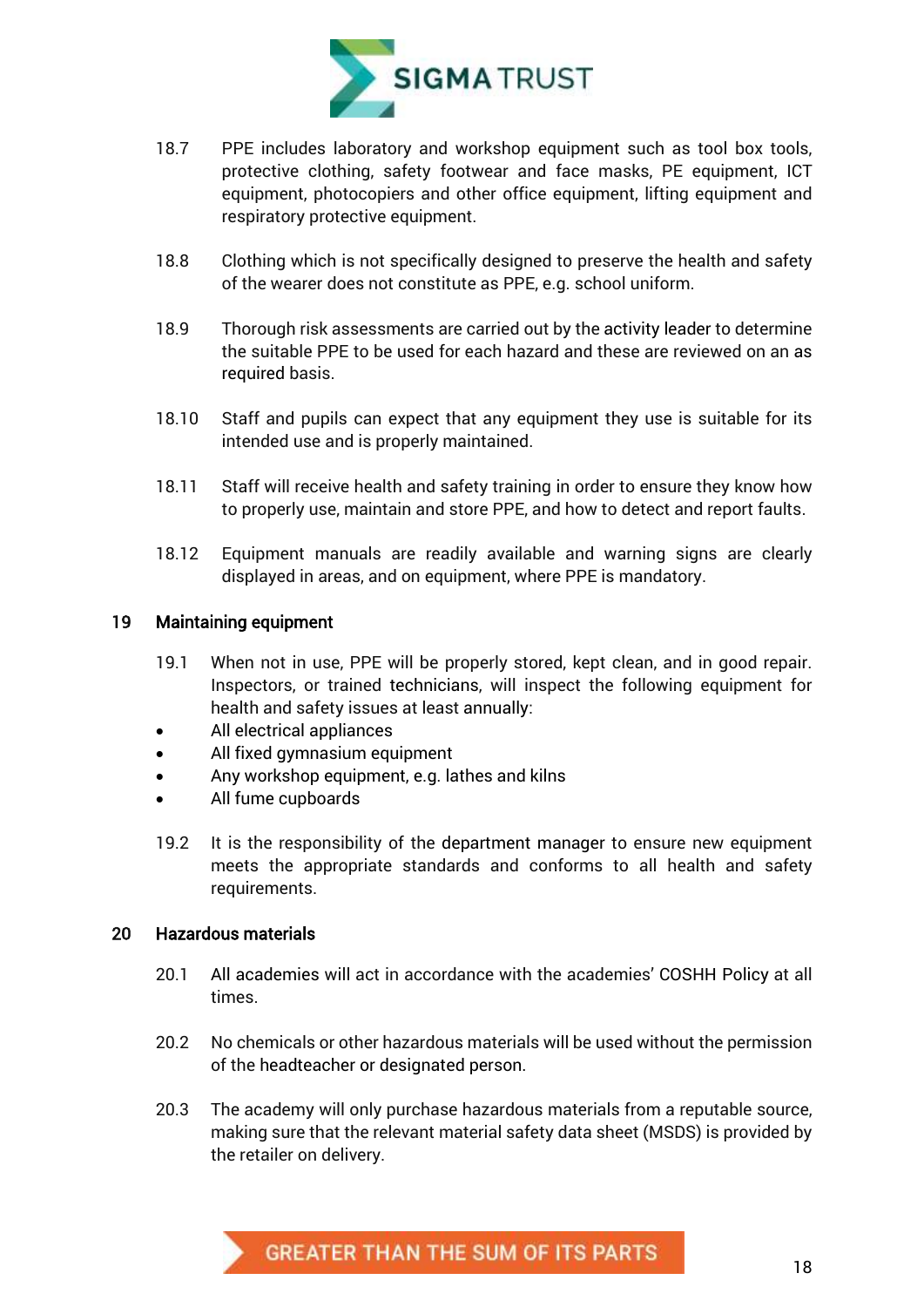

- 20.4 The academy will only order supplies of hazardous materials when existing stocks are no longer adequate, and in quantities that are no larger than necessary.
- 20.5 The site manager is responsible for ensuring all products that may be hazardous to health are risk assessed before being used, taking into account the advice on the relevant MSDS or Hazcard – the latter is provided from CLEAPPS, recognised by Ofsted and HSE as a definitive basis for undertaking practical work safely.
- 20.6 The site manager will ensure that the relevant control measures and appropriate guidelines are put in place to manage the risks identified in risk assessments.
- 20.7 Control measures will be checked and reviewed by the site manager on an at least annual basis to ensure continued effectiveness, even when they are known to be reliable.
- 20.8 All equipment, materials and chemicals will be held in appropriate containers and areas conforming to health and safety regulations.
- 20.9 Hazardous substances will be labelled with the correct hazard sign and contents label.
- 20.10 Storage life will be considered by department managers. All COSHH and ionising radiations regulations will be adhered to.
- 20.11 Low toxic products, such as corrective fluid and aerosol paints, will be stored securely and only used under supervision in a well-ventilated area.
- 20.12 Dust and fumes will be safely controlled by local exhaust ventilation regulations.
- 20.13 No staff member or pupil should ever be put at risk through exposure to any hazardous substance used in our practical curriculum.
- 20.14 Where a substance has a workplace exposure limit, control measures will ensure that exposure is below the limit.
- 20.15 The site manager will keep an up-to-date inventory of all the hazardous chemicals and materials held at the academy.
- 20.16 A termly audit of hazardous materials will be undertaken by the site manager with routine surveillance to ensure that they remain safe to store. Unwanted or surplus chemicals and materials, including those that have become unsafe, will be disposed of by a registered waste carrier, in accordance with academy procedures.

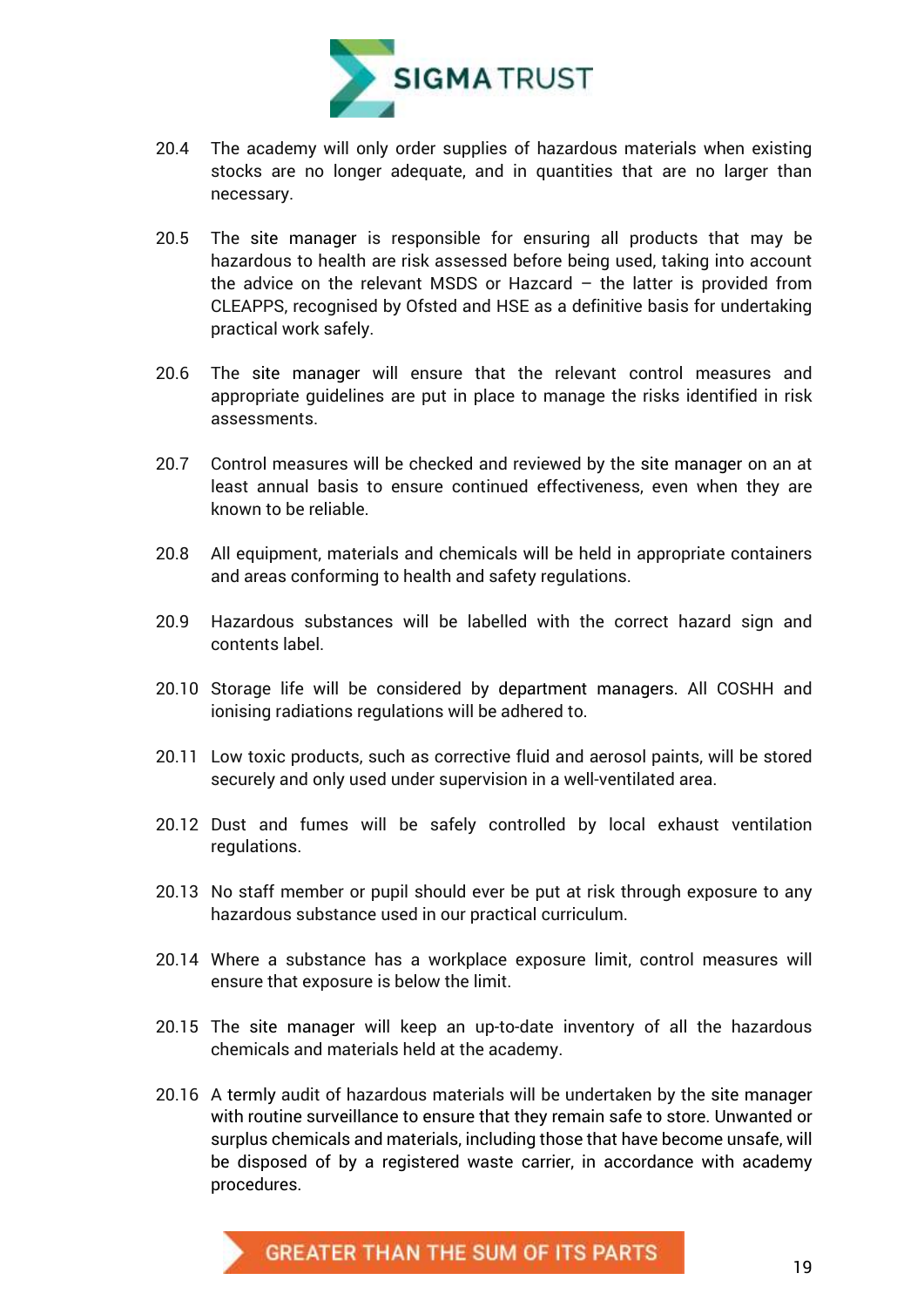

#### <span id="page-20-0"></span>21 Asbestos management

- 21.1 In accordance with HSE guidance, an asbestos management survey was undertaken as identified on Appendix A.
- 21.2 As a result of the asbestos management survey, risks were identified and dealt with on a priority basis.
- 21.3 Further details concerning the management of asbestos can be found in the specific academy's Asbestos Management Plan, as provided centrally by the Trust and amended to be site specific by the site manager.

#### <span id="page-20-1"></span>22 Medicine and drugs

22.1 The school's Supporting Pupils with Medical Conditions Policy will be read, understood and adhered to by all staff.

#### <span id="page-20-2"></span>23 Smoking

- 23.1 The school is a non-smoking premises and no smoking will be permitted on the grounds.
- 23.2 The school's Smoke Free Policy will be read, understood and adhered to by all staff.

#### <span id="page-20-3"></span>24 Housekeeping and cleanliness

- 24.1 Cleaning services will be monitored by the site manager. The standard required will be clear in the service level agreement held with the contracted cleaners or job descriptions for in-house operations.
- 24.2 Special consideration will be given to hygiene areas.
- 24.3 Waste collection services will be monitored by the site manager.
- 24.4 Special consideration will be given to the disposal of laboratory materials and clinical waste.
- 24.5 The headteacher is responsible for ensuring that the academy is at a safe temperature for staff and pupils to work in.

#### <span id="page-20-4"></span>25 Infection control

- 25.1 The academies actively prevent the spread of infection through the following measures:
	- Routine immunisation
		- Maintaining high standards of personal hygiene and practice
	- Maintaining a clean environment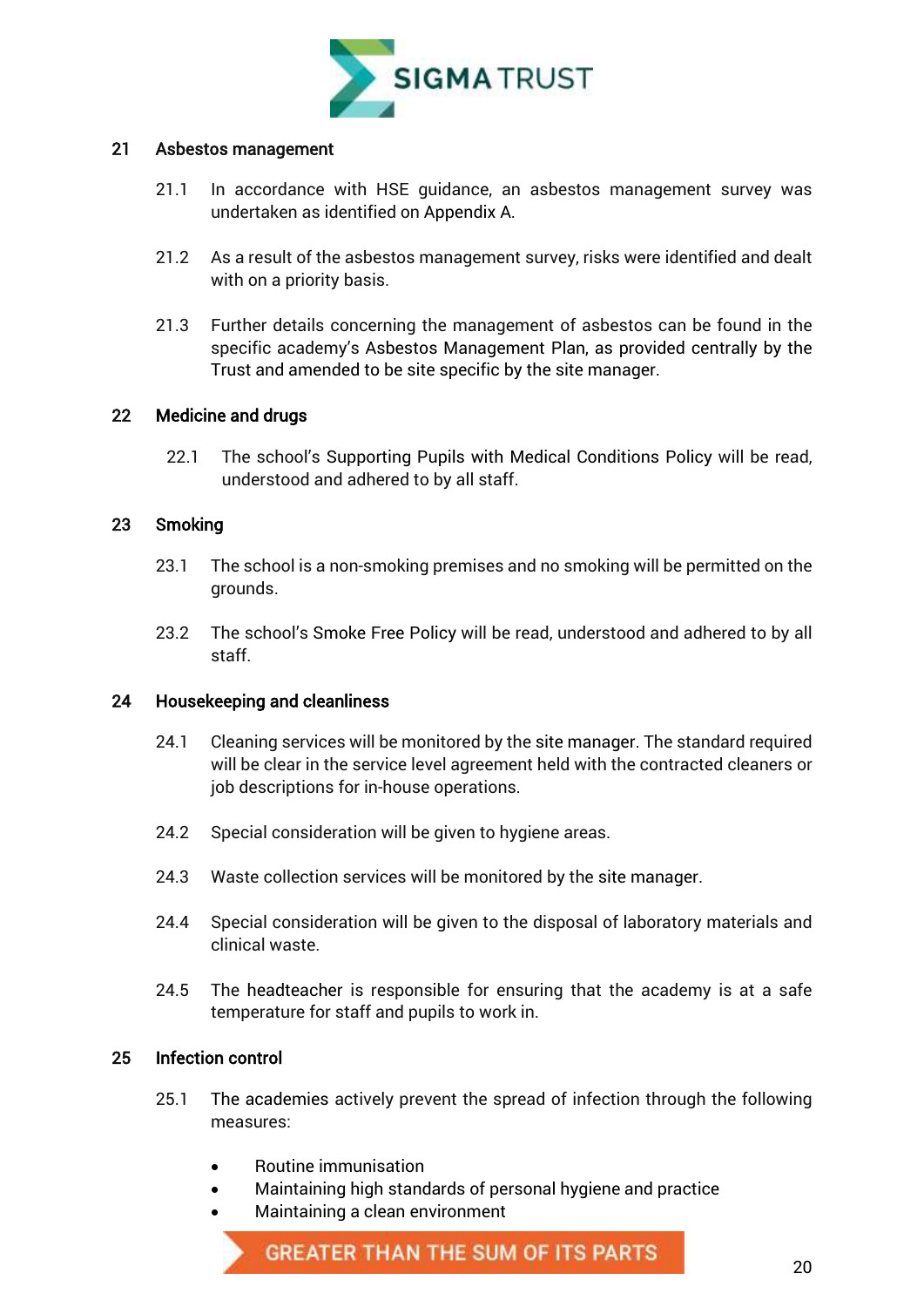

- 25.2 All academies employ good hygiene practice in the following ways:
	- Displaying posters throughout the academy, encouraging all pupils, staff members and visitors to wash their hands after using the toilet, before eating or handling food, after touching animals, and following any other actions that increase the risk of the spread of infection, such as coughing or sneezing
	- Ensuring there is sufficient liquid soap, warm water and paper towels available for everyone to wash their hands throughout the sites
	- Employing cleaners to carry out thorough and frequent cleaning that follows national guidance
	- Providing PPE where necessary
	- Immediately cleaning any spillages of bodily fluids with a combination of detergent and disinfectant, and always wearing PPE. Mops will not be used to clean up body fluid spillages; instead, paper towels will be used and discarded properly, following the procedures for clinical waste
	- Washing all laundry in a separate dedicated facility and washing any soiled linens separately
	- Hygienically bagging any pupils' soiled clothing to go home and never rinsing it by hand
	- Storing all clinical waste in clinical waste bags and in a secure, dedicated area, before it is removed by a registered waste contractor
	- Providing a secure sharps bin, out of reach of pupils, for the disposal of sharps
	- Discouraging pupils, staff members and visitors from touching any stray animals that may come onto the school premises
- 25.3 Staff and pupils displaying signs of infection, such as rashes, vomiting, diarrhoea, etc., will be sent home and recommended to see a doctor.
- 25.4 Keeping up-to-date with national and local immunisation scheduling and advice.
- 25.5 Promotes NHS immunisation programmes.
- 25.6 All cuts and abrasions should be covered with waterproof dressings.
- 25.7 Wall-mounted hand sanitiser is available in toilets and the medical room.
- 25.8 Further information concerning our policies and procedures addressing infection control can be found in our Infection Control Policy.

#### <span id="page-21-0"></span>26 Risk assessment

26.1 The headteacher has overall responsibility for ensuring potential hazards are identified and risk assessments are completed for all areas of risk in their academy.

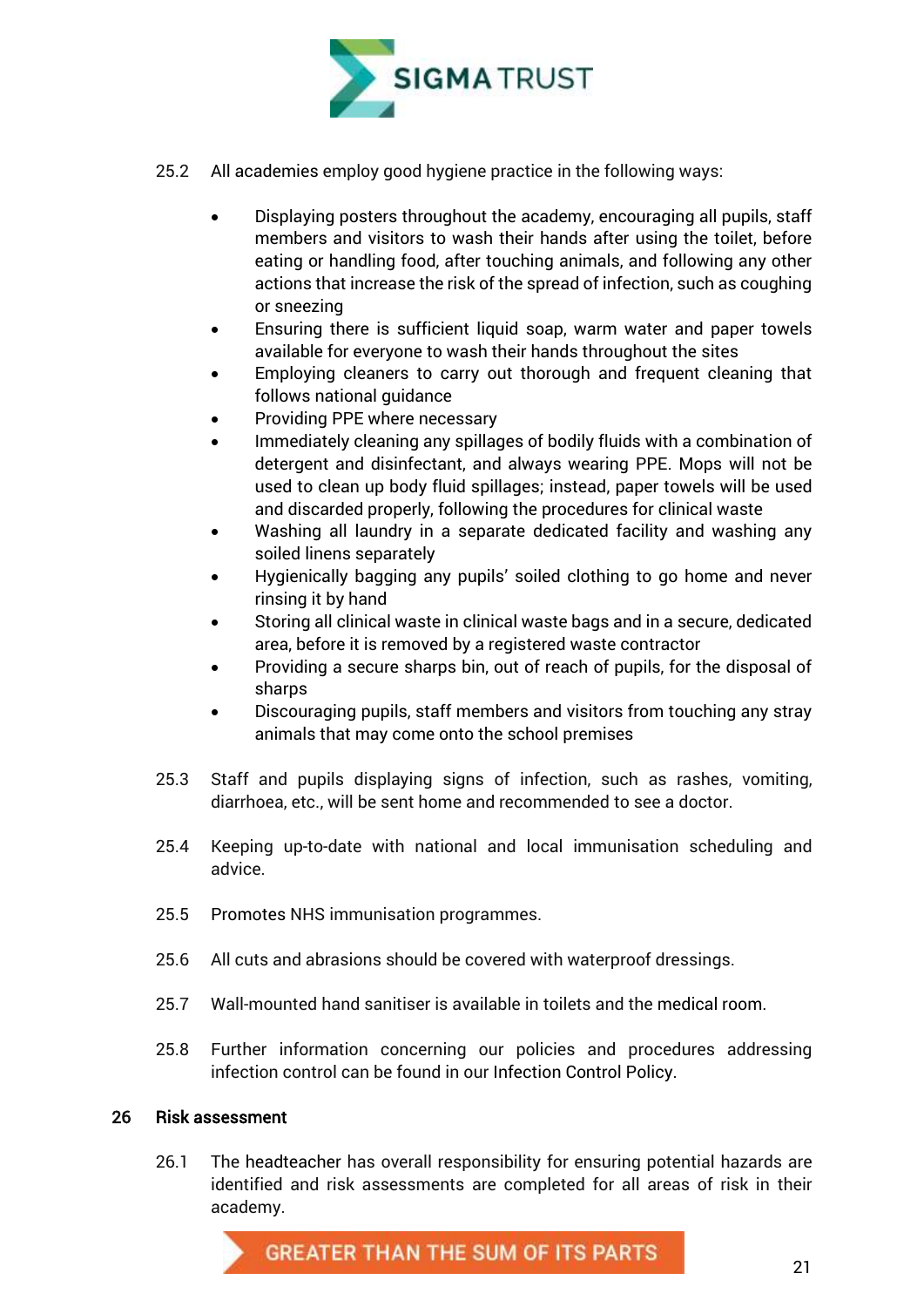

- 26.2 Termly assessments of high risks areas, such as laboratories, will be undertaken.
- 26.3 Annual risk assessments will be conducted for all other areas of the school.
- 26.4 Risk assessments will identify all defects and potential risks along with the necessary solutions or control measures.
- 26.5 The Local Governance Committee will be informed of risk assessments, allowing issues to be prioritised and actions to be authorised, along with funds and resources.
- 26.6 The headteacher will ensure an Educational Visits Co-ordinator is appointed in their academy and will ensure risk assessments are completed by staff leading day trips or residential stays.

#### <span id="page-22-0"></span>27 Slips and trips

- 27.1 In line with HSE guidance, control measures are in place to effectively control slip and trip risks. The academy utilises the following procedure:
	- Identify the hazards risk factors considered include:
		- Environmental (floor, steps, slopes, etc.)
		- Contamination (water, food, litter, etc.)
		- Organisational (task, safety, culture, etc.)
		- Footwear (footwear worn for evening events may not be in line with the school's Uniform Policy)
		- Individual factors (rain, supervision, pedestrian behaviour, etc.)
		- Decide who might be harmed and how
	- Consider the risks and decide if existing precautions are sufficient, or if further measures need to be introduced
	- Record the findings
	- Review the assessment regularly and revise if necessary

#### <span id="page-22-1"></span>28 Security and theft

- 28.1 Policy and procedures to reduce security risks are addressed in the Security Plan.
- 28.2 Where appropriate, CCTV systems will be used to monitor events and identify incidents taking place.

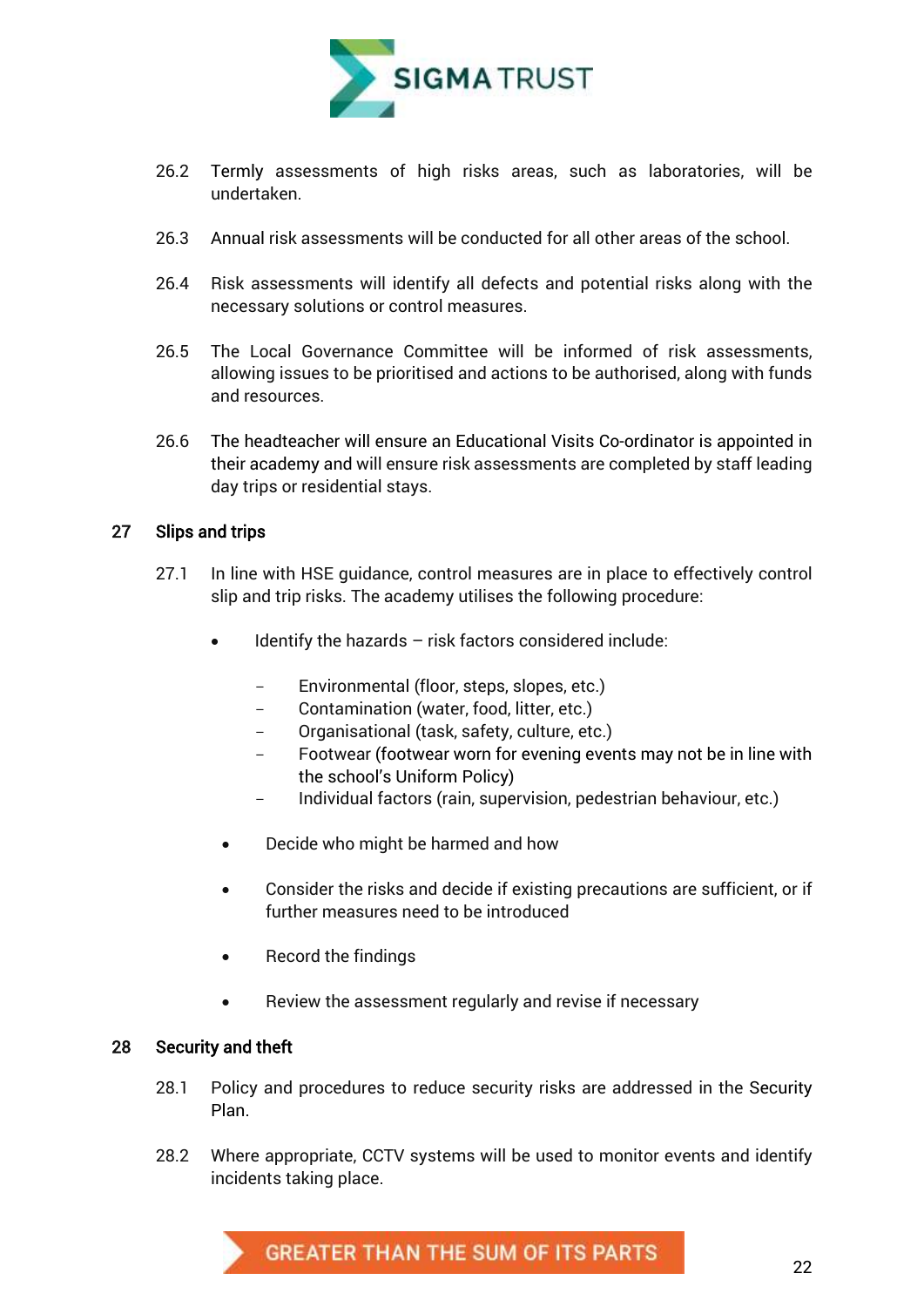

- 28.3 CCTV systems may be used as evidence when investigating reports of incidents.
- 28.4 Money will be held in a safe and banked in line with the Trust's Finance Regulations to ensure large amounts are not held on-site.
- 28.5 Money will be counted in an appropriate location, to ensure staff are not placed at risk of robbery.
- 28.6 Staff and pupils are responsible for their personal belongings and the school accepts no responsibility for loss or damage.
- 28.7 Thefts may be reported to the police and staff members are expected to assist police with their investigation.
- 28.8 All members of staff are expected to take reasonable measures to ensure the security of school equipment being used.
- 28.9 Missing or believed stolen equipment will be reported immediately to a senior staff member and reported to the Chief Operations & Finance officer.

#### <span id="page-23-0"></span>29 Severe weather

- 29.1 The headteacher, in liaison with the Chief Executive Officer, makes a decision on academy closure on the grounds of health and safety.
- 29.2 If a closure takes place, the Local Governance Committee will be promptly informed.
- 29.3 All academies will act in accordance with the Adverse Weather Policy at all times.

#### <span id="page-23-1"></span>30 Safe use of minibuses

- 30.1 Health and safety policy and procedures concerning school minibuses, are contained in the Trust's Minibus Policy.
- 30.2 The local health and safety officer is responsible for arranging the annual maintenance of the minibus, including MOTs and road tax.

#### <span id="page-23-2"></span>31 School trips and visits

- 31.1 Health and safety policy and procedures concerning school trips and visits, including trips abroad, are contained in the academy's Educational Trips and Visits Policy.
- 31.2 The headteacher will ensure the academy Educational Visits Co-ordinator (EVC) is suitably qualified and refresher training is undertaken in line with Essex County Councils specified guidelines.

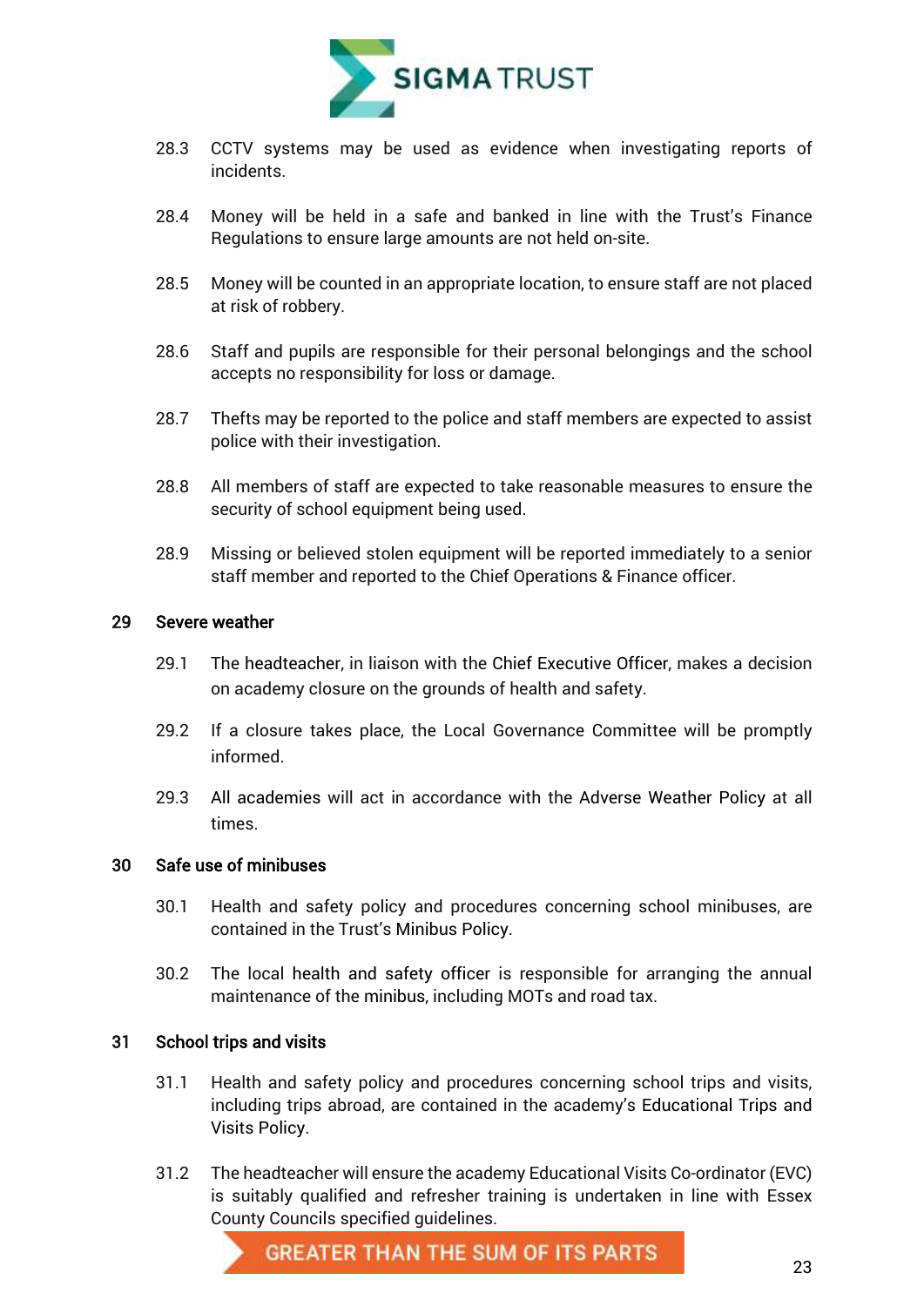

#### <span id="page-24-0"></span>32 Manual handling

- 32.1 Manual handling can prove hazardous when it has the potential to cause a musculoskeletal disorder. This can be due to repetition of the action, the force and/or posture involved in the completion of a handling task, and/or a person's ability to hold/grasp the particular item in a safe and balanced manner.
- 32.2 In order to manage these risks, we have adopted policies and procedures. Further information concerning the safe management of manual handling can be found in the Manual Handling Policy.

#### <span id="page-24-1"></span>33 Working at heights

- 33.1 Policy and procedures concerning employees working at heights are addressed in the Working at Heights Policy.
- 33.2 Staff members are required to sign statements confirming that they have received, read and understood the policy, prior to being allowed to work at heights.

#### <span id="page-24-2"></span>34 Lone working

- 34.1 Policy and procedures concerning employees' lone working are addressed in the Lone Working Policy.
- 34.2 Staff members are required to sign statements confirming that they have received, read and understood the relevant policy, prior to being allowed to undertake lone working.

#### <span id="page-24-3"></span>35 Workplace health and safety: stress management

35.1 Staff will be aware of the symptoms of stress, including sleeping problems, dietary problems, mood swings, feeling lethargic, fatigue, emotional problems, chest pains and elevated heart rate, lack of focus, inability to concentrate and increased sweating. Staff members who suffer from any of these symptoms are advised to consult their GP as soon as possible.

#### <span id="page-24-4"></span>36 Workplace health and safety: display equipment

36.1 Display screen assessments will be carried out by the designated staff as listed in Appendix A for staff who regularly use laptops or desktops computers.

#### <span id="page-24-5"></span>37 Monitoring and review

- 37.1 The effectiveness of this policy will be monitored continually by the Trustees, Trust Executive Group and Local Governance Committees.
- 37.2 The next scheduled review date for this policy is summer term 2020.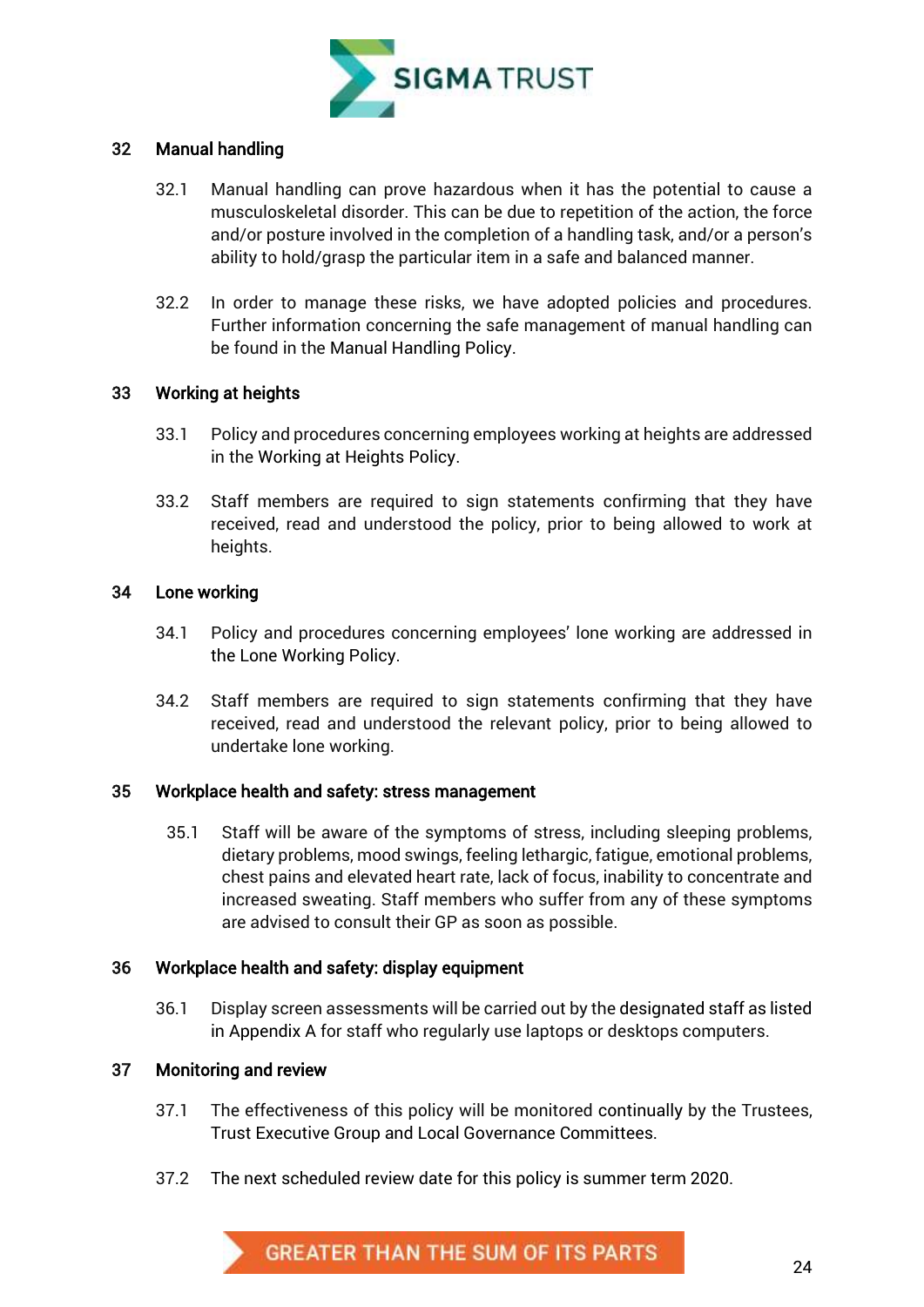

#### <span id="page-25-0"></span>Appendix A - Responsible Person List 2019 (Sigma Trust)

| Name of establishment:                 |                    |
|----------------------------------------|--------------------|
| <b>Head Teacher:</b>                   |                    |
| <b>Assigned Competent Person:</b>      | HANDSAM (External) |
| Schools' Health & Safety Coordinator:  |                    |
| <b>Radiation Protection Officer:</b>   |                    |
| ICO School Lead:                       |                    |
| ICO CCTV Operator:                     |                    |
| Safe Asbestos Manager (if applicable): |                    |
| Safe Water Manager:                    |                    |
| Safeguarding Lead:                     |                    |
| SenCo:                                 |                    |
| <b>Head of Tech:</b>                   |                    |
| Head of Science:                       |                    |
| Head of PE:                            |                    |
| <b>Site/Operations' Manager:</b>       |                    |
| <b>First Aiders:</b>                   |                    |
|                                        |                    |
| <b>First Aid Box Locations:</b>        |                    |
|                                        |                    |

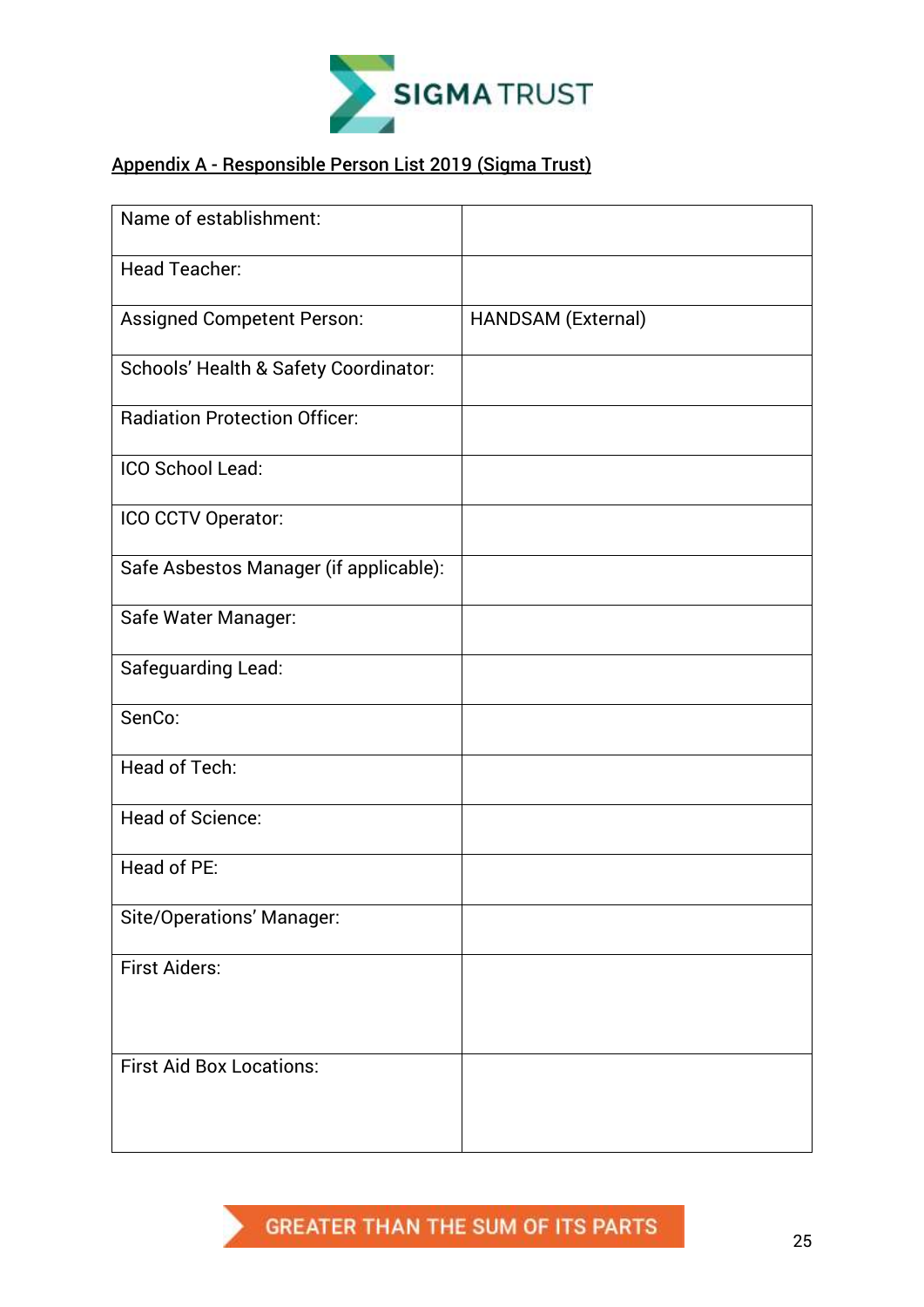

### Appendix B - Responsible Person List 2019 (School Site - INSERT Name of school)

| Name of establishment:                 |                    |
|----------------------------------------|--------------------|
| <b>Head Teacher:</b>                   |                    |
| <b>Assigned Competent Person:</b>      | HANDSAM (External) |
| Schools' Health & Safety Coordinator:  |                    |
| <b>Insurance Provider:</b>             |                    |
| Accident Investigators:                |                    |
| First Aider/Appointed Person(s):       |                    |
| Name(s) of establishments Trade        |                    |
| Union safety representatives:          |                    |
| <b>Evacuation Officer:</b>             |                    |
| <b>Radiation Protection Officer:</b>   |                    |
| ICO School Lead:                       |                    |
| ICO CCTV Operator:                     |                    |
| Safe Asbestos Manager (if applicable): |                    |
| Safe Water Manager:                    |                    |
| <b>Workstation Assessor:</b>           |                    |
| <b>H&amp;S Training Administrator:</b> |                    |
| Safeguarding Lead:                     |                    |
| SenCo:                                 |                    |
| <b>Head of Tech:</b>                   |                    |
| <b>Head of Science:</b>                |                    |
| Head of PE:                            |                    |
| <b>Site/Operations' Manager:</b>       |                    |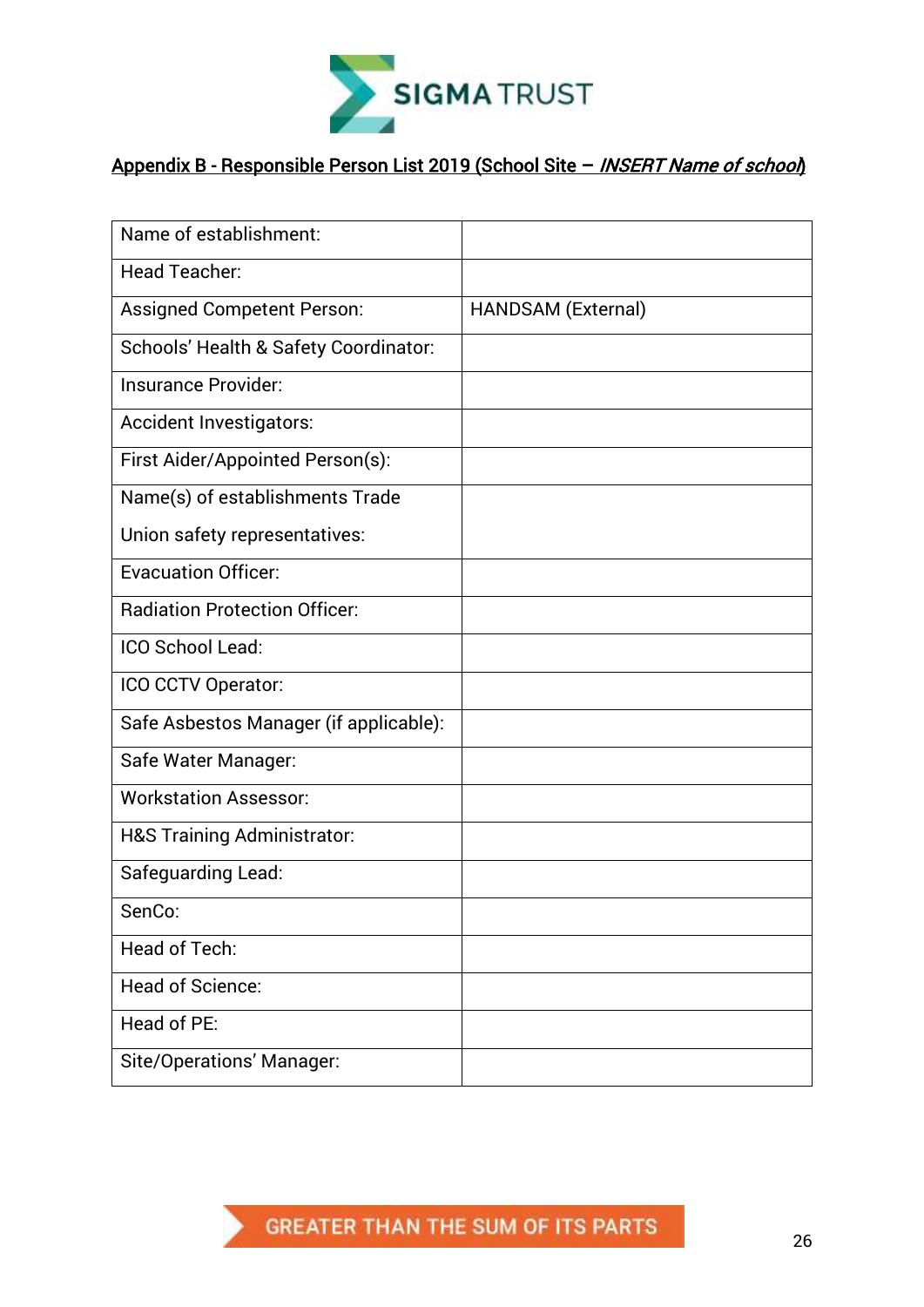

#### Appendix C to H&S Policy

#### The Sigma Trust Health & Safety Working Party Constitution and Terms of Reference

#### 1) Introduction

This working party shall report to the Local Governance Committee of the XXXXXXX **School**.

#### 2) Terms of Reference

The aim of the committee shall be to actively promote cooperation between the local governance committee and the employees of the Trust in instigating, developing, monitoring and carrying out measures to ensure the health, safety and welfare at work of employees and the health and safety of other users of the site. Its main function will be:

- a) The Headteacher and the Site Manager are responsible for the day-to-day management of the school's Health & Safety matters.
- b) To receive reports and factual information provided by Inspectors of the enforcing authorities appointed under the Health & Safety at Work Act;
- c) To consider matters raised by the Site team and staff representative(s);
- d) To determine arrangements for safety inspections and to consider reports;
- e) Assisting in the development of safe working practices and Codes of Practice;
- f) To receive reports on accidents and consider the need for appropriate action;
- g) To monitor the implementation of the Health & Safety policy;
- h) To review the effectiveness of health and safety communication, publicity and training within the school;
- i) Site Manager and a member of the SLT will undertake a half termly inspection of the entire building and site following an agreed set of criteria to identify any issues and report these into the subsequent committee meeting. In practice this inspection should normally be undertaken approximately one week before the scheduled committee meeting. The Site Manager is responsible for organising the inspections.

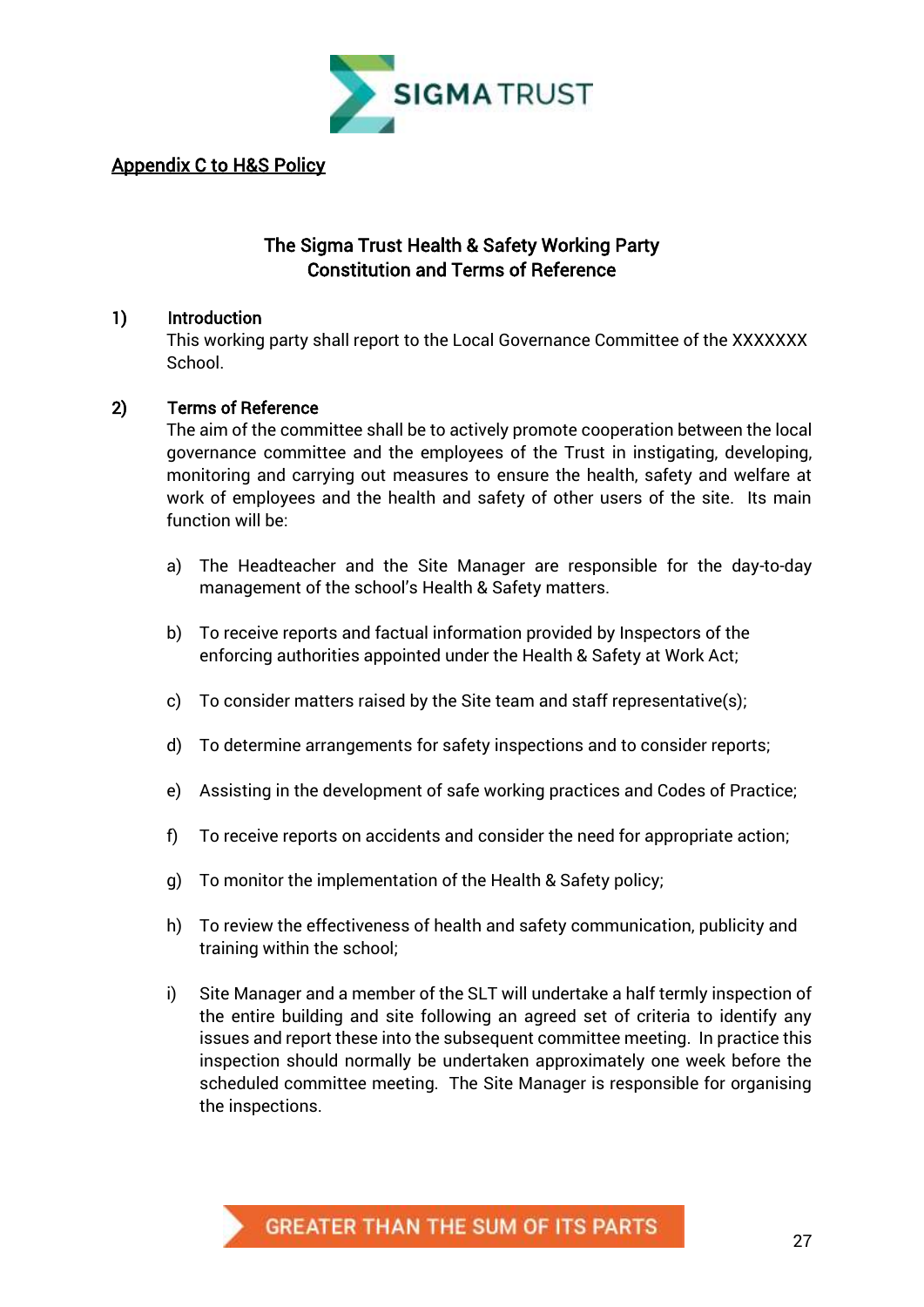

#### 3) Membership

The membership of the Working party will be as follows:

- a) Management SLT Representative Link Governor Representative Site Manager Assistant Site Manager (if applicable)
- b) Staff Representatives Min. three support staff Min. one technology representative Min. one Science representative Min. one PE representative
- c) Any Unions

#### 4) Chair

The working party shall nominate the Chair of the working party.

#### 5) Decisions

It is intended that decisions will be reached on the basis of consensus to reflect the shared commitment of management and staff to maintain high standards of health and safety. However, where this cannot be achieved the matter will be raised with the Headteacher for consideration by the Local Governance Committee. All reports will be circulated to the Local Governance Committee at every meeting and the item will remain as a standing agenda point on all meetings.

#### 6) Quorum

The quorum for a meeting will be four staff side and two management side.

#### 7) Secretarial Arrangements

The Chair will arrange for minutes to be taken at the meeting.

#### 8) Record of attendance

Attendance at meetings will be recorded in the minutes.

#### 9) Attendance of Specialists/Advisors

External specialists and other members of staff or management may be invited to attend meetings to advise on particular matters as and when considered necessary by the working group.

#### 10) Procedures

a) The committee will meet termly, at minimum. But other meetings will be arranged as necessary.